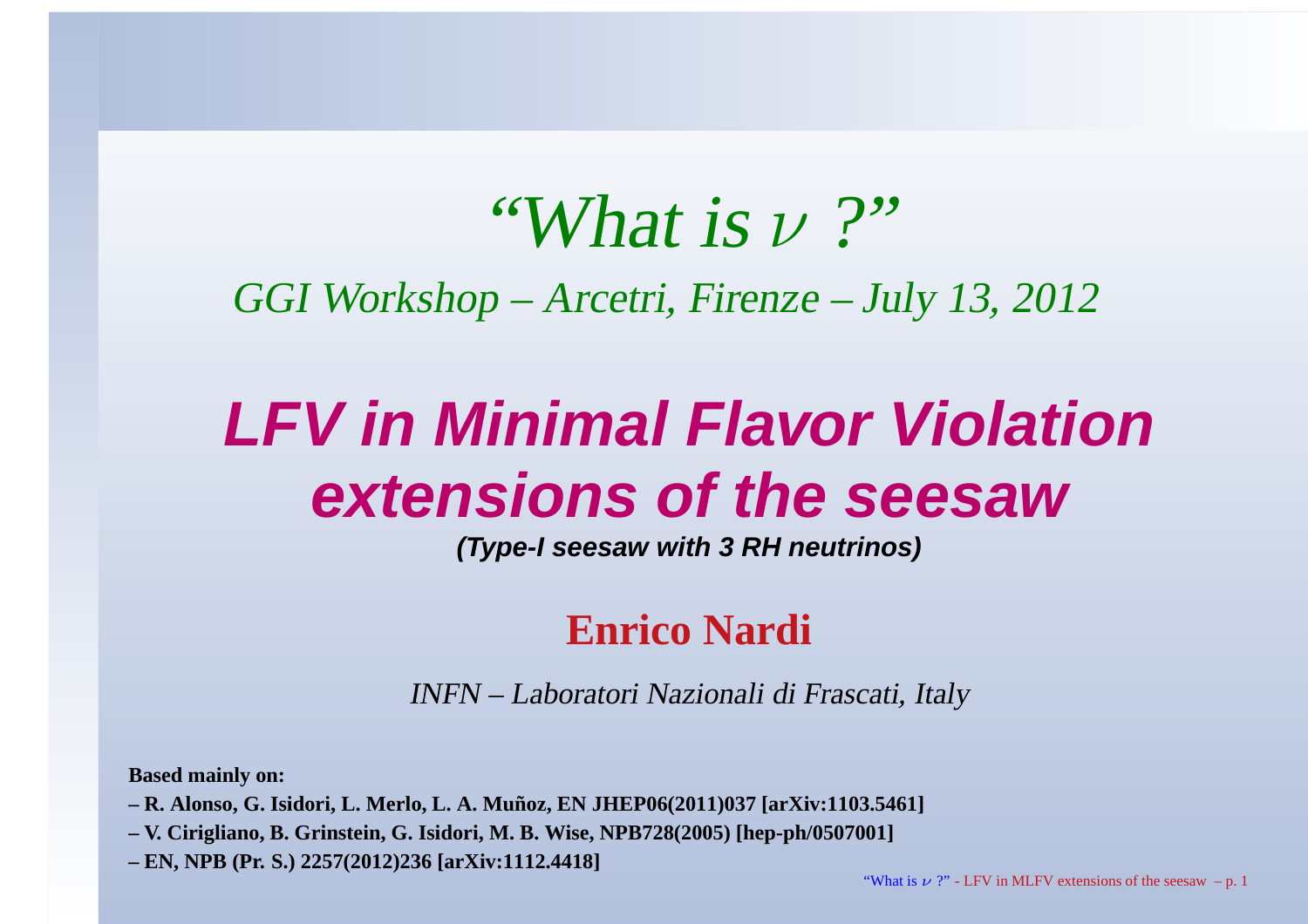### **Why Charged Lepton Flavor Violation (cLFV)?**

- $\bullet$   $\nu$ -oscillations indisputably signal LFV in the neutral sector.
- $\bullet$ • In extensions of the SM that can account for  $\nu$ -oscillations it is natural to expect also cLFV.
- $\bullet$ • However, in the simplest extensions (Dirac  $\nu$ , SM+seesaw) cLFV remains unobservable (below the  $\mathcal{O}(10^{-50}$  $^{\mathrm{0}})$  level).
- <u>Dirac ν:</u> no new scale. <u>Seesaw:</u> large new scale Λ  $\mathbb{\mu}$   $\sim$  $\Lambda_{\rm GUT}$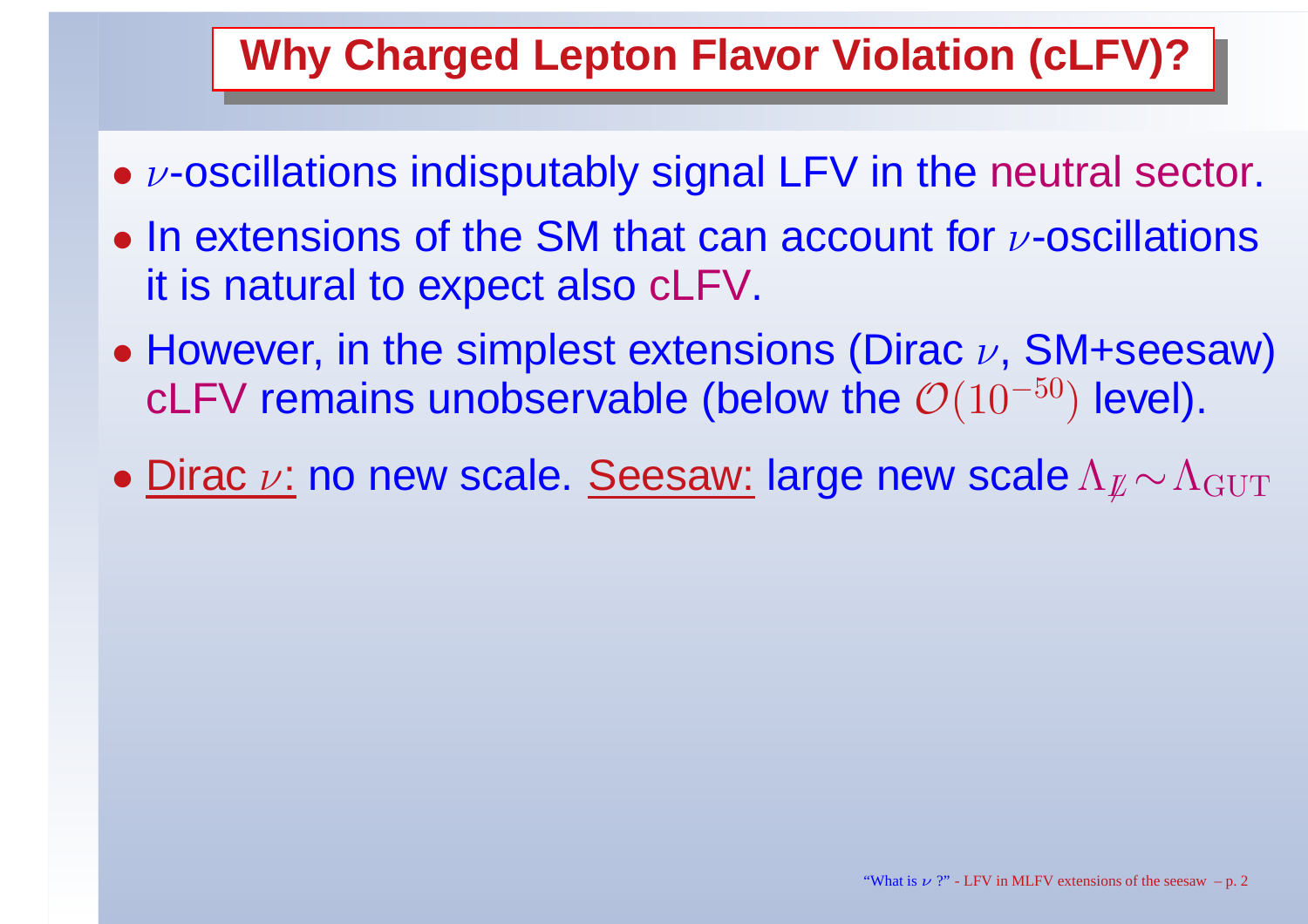### **Why Charged Lepton Flavor Violation (cLFV)?**

- $\bullet$   $\nu$ -oscillations indisputably signal LFV in the neutral sector.
- $\bullet$ • In extensions of the SM that can account for  $\nu$ -oscillations it is natural to expect also cLFV.
- $\bullet$ • However, in the simplest extensions (Dirac  $\nu$ , SM+seesaw) cLFV remains unobservable (below the  $\mathcal{O}(10^{-50}$  $^{\mathrm{0}})$  level).
- <u>Dirac ν:</u> no new scale. <u>Seesaw:</u> large new scale Λ  $\mathbb{\mu}$   $\sim$  $\Lambda_{\rm GUT}$

However, according to an old theoretical prejudice:

there is was New Physics around the TeV scale

since NP is needed to cure the SM naturalness problem.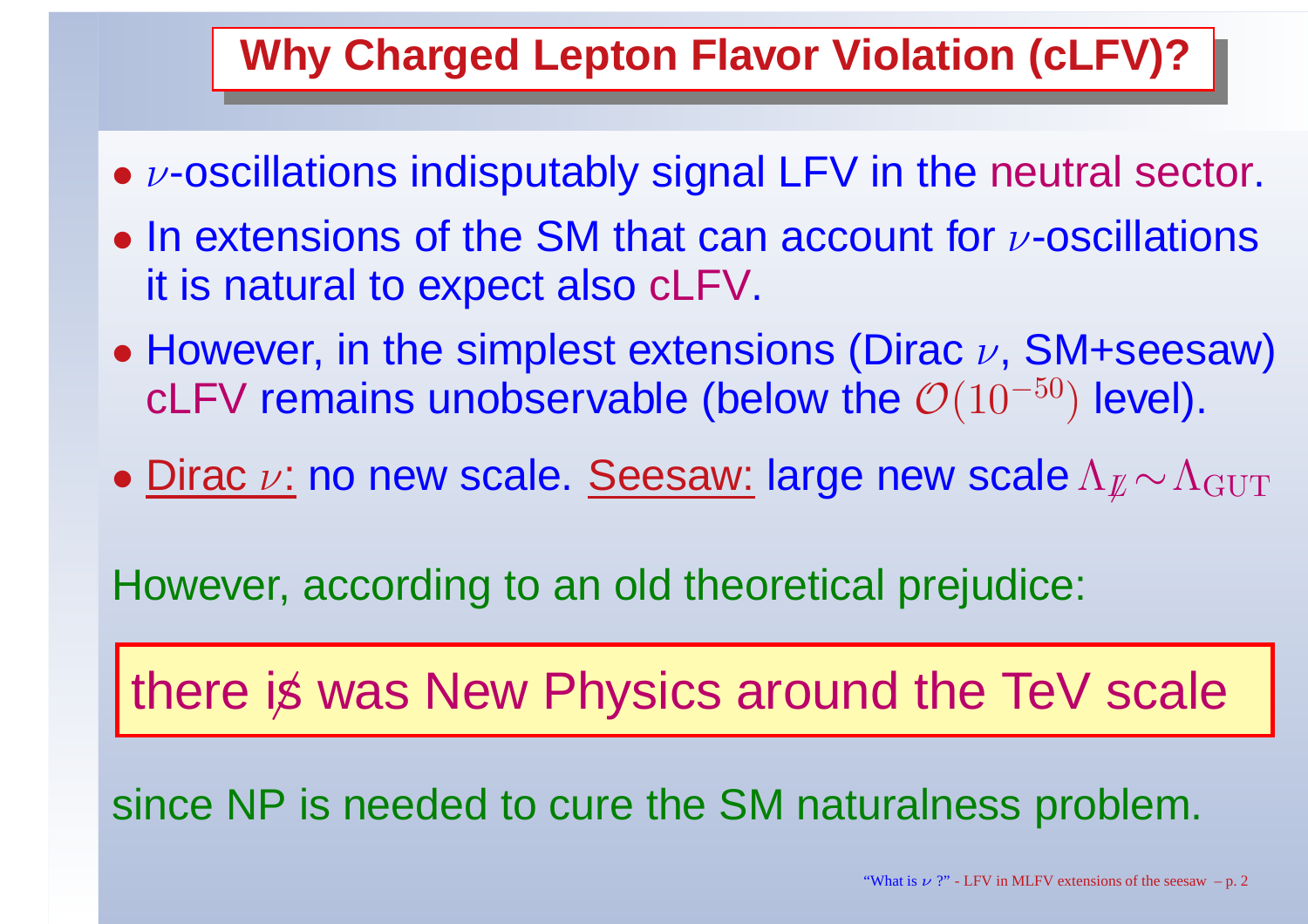### **The flavor problem**

If NP has <sup>a</sup> generic flavor structure, then FCNCconstraints require  $\Lambda_{\rm NP}>\mathcal{O}(10^5$  $^{\bf 5})\,{\rm TeV}\,\left(\gg\Lambda_{EW}\right)$ 

 $\textsf{Possible} \text{ }$  ways out (apart from  $\Lambda_{\text{NP}}\gtrsim\mathcal{O}(10^5)$  $^{5})$  TeV)

and the company of the state of the state NP is Flavor Blind However, complete *blindness* is difficult to realize, NP is Flavor Blind it is theoretically unmotivated, (is boring), etc.

NP (TeV) should (approximately) conserve  $B,\,B$  $\bigcap$   $\bigcap$   $\bigcap$ -No reason for conserving *flavor*, that is not a SM symmetry.  $L, \, CP$  (SM).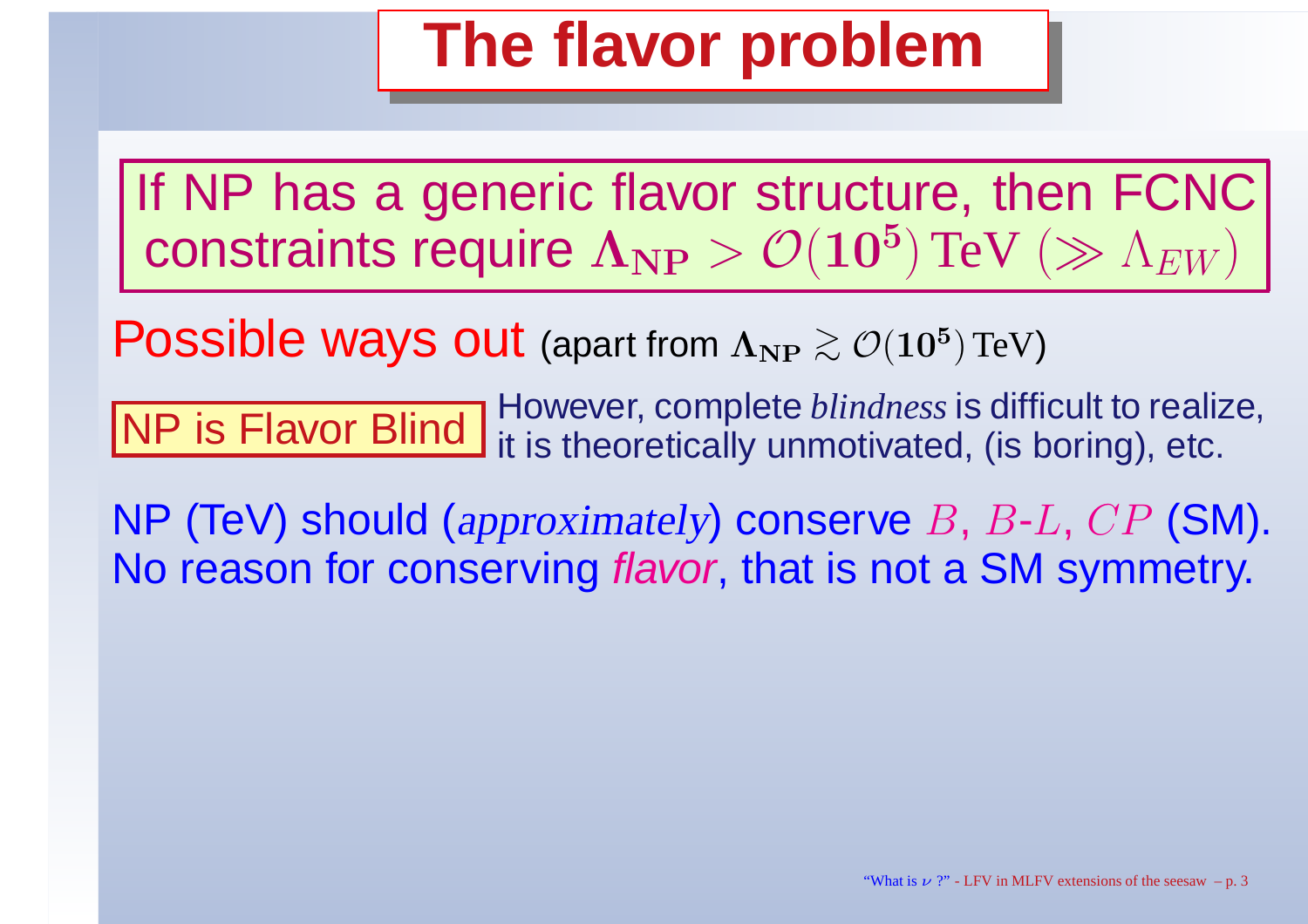### **The flavor problem**

If NP has a generic flavor structure, then FCNC constraints require  $\Lambda_{\rm NP}>\mathcal{O}(10^5$  $^{\bf 5})\,{\rm TeV}\,\left(\gg\Lambda_{EW}\right)$ 

 $\textsf{Possible} \text{ }$  ways out (apart from  $\Lambda_{\text{NP}}\gtrsim\mathcal{O}(10^5)$  $^{5})$  TeV)

NP is Flavor Blind However, complete *blindness* is difficult to realize, NP is Flavor Blind it is theoretically unmotivated, (is boring), etc.

NP (TeV) should (approximately) conserve  $B,\,B$  $\bigcap$   $\bigcap$   $\bigcap$ -No reason for conserving *flavor*, that is not a SM symmetry.  $L, \, CP$  (SM).

NP Violates Flavor Minimally

The only sources of flavor viola-<br>V tion are the SM Yukawa couplings

Ansatz: TeV-scale NP violates flavor"as much"as the SM does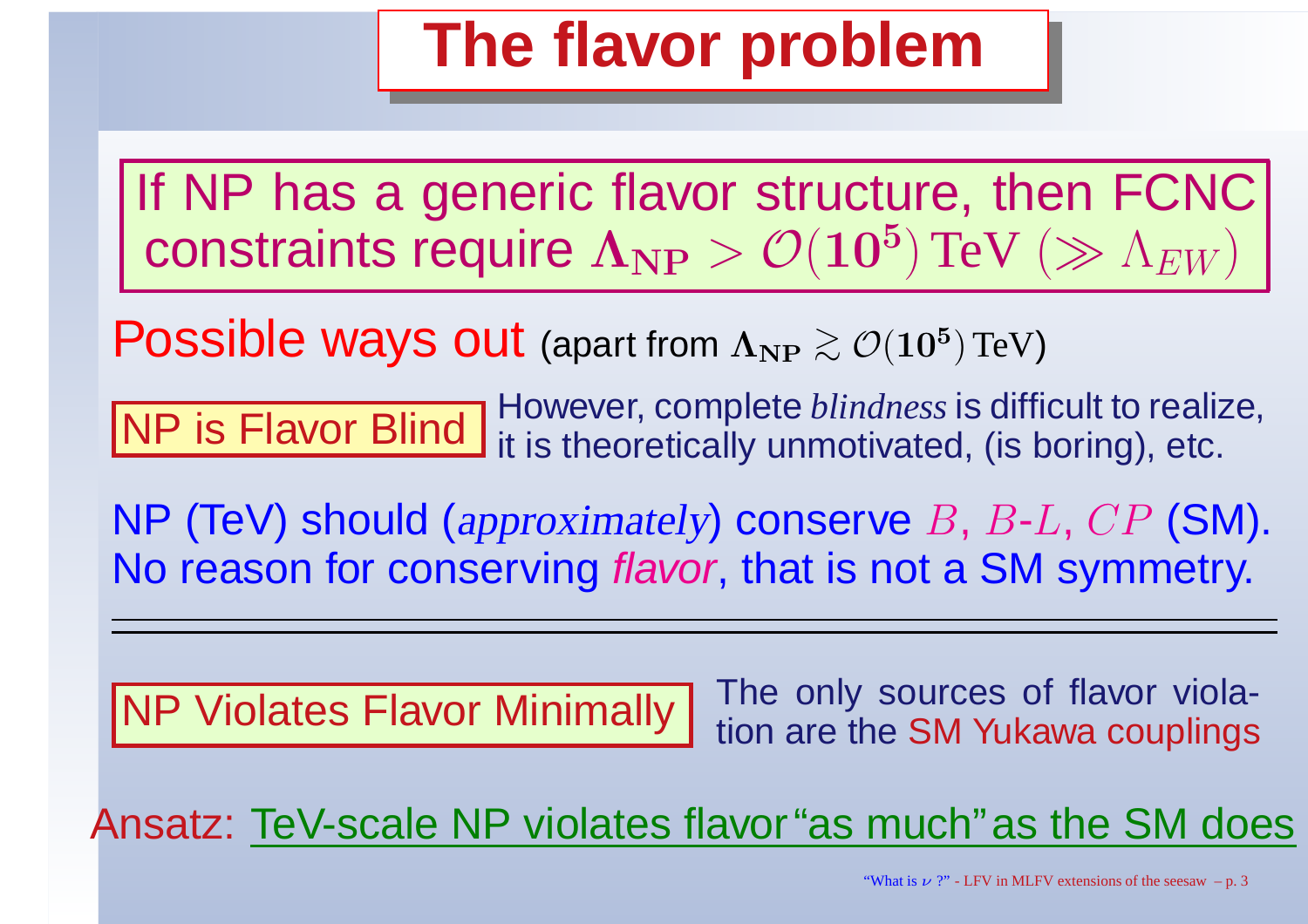### **MFV in the Quark Sector**

[G D'Ambrosio et al., NPB 645 (2002) 155, hep-ph/0207036]

Gauge invariant kinetic terms vs. Yukawa interactions  $\bar{Q}_i\rlap{\,/}D$  $\not\!\!D_Q Q_i + \bar u_i \not\!\!D$  $U(3)_Q\times U(3)_u\times U(3)_d = \mathcal{G}_F\times U(1)_B\times U(1)_Y\times U(1)_{q_R}$  $u \$  $\boldsymbol{u}$ i  $+\,\bar d$  $_{i}D\!\!\!\!/$  $\emph{d}$  $d\,$  $Q_i \psi_Q Q_i + u_i \psi_u u_i + u_i \psi_d u_i$  $+$   $\bar{Q}_i$  $Y_u^{ij}$  $\mathop u\limits^{\circ}\nolimits u$  $\boldsymbol{j}$  $H+\bar{Q}_i$  $Y_d^{ij}d_j$  $\widetilde{H}$  | {z} $\mathcal{G}_F$ 

$$
\mathcal{G}_F = SU(3)_Q \times SU(3)_u \times SU(3)_d
$$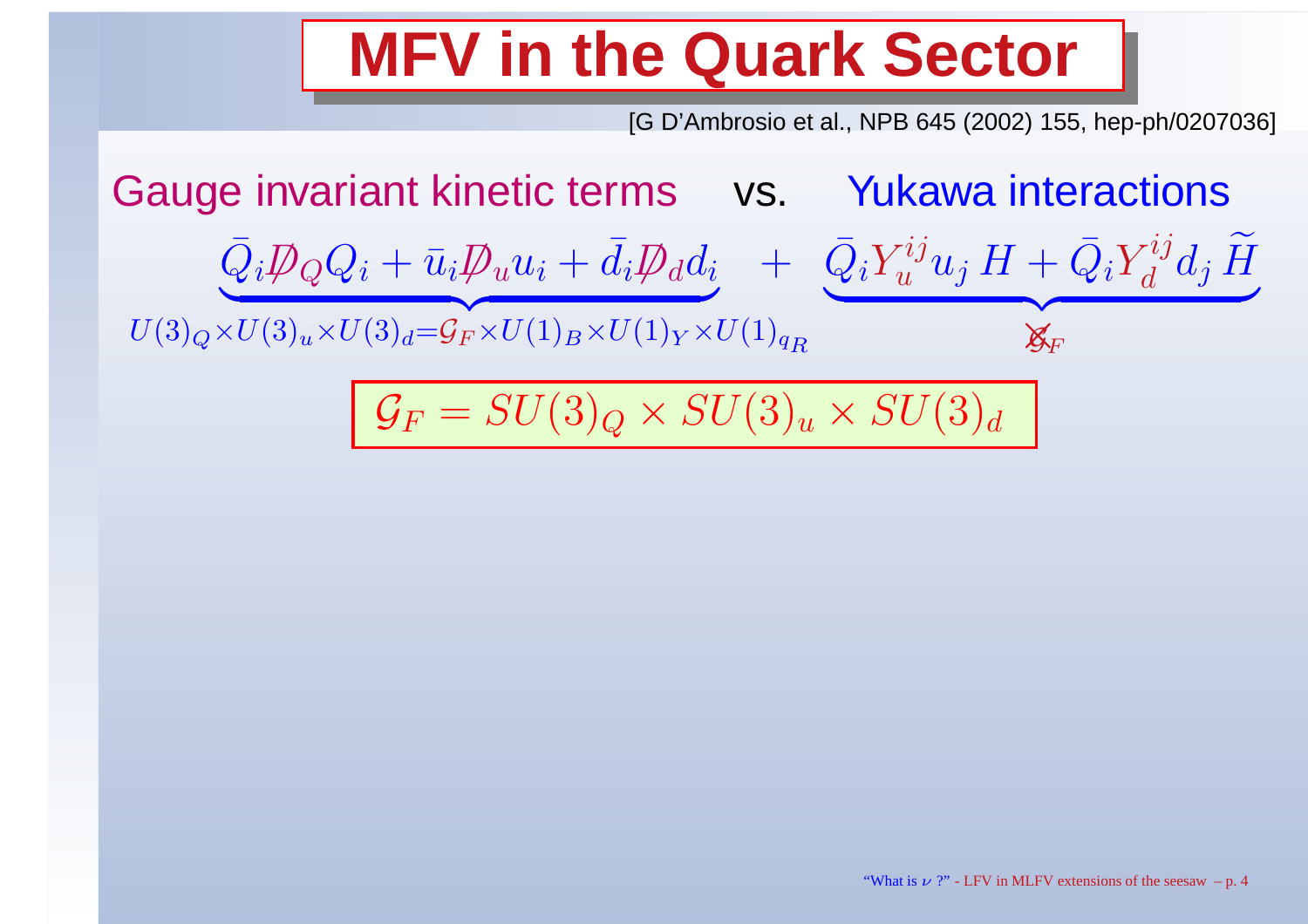## **MFV in the Quark Sector**

[G D'Ambrosio et al., NPB 645 (2002) 155, hep-ph/0207036]

Gauge invariant kinetic terms vs. Yukawa interactions  $\bar{Q}_i\rlap{\,/}D$  $\not\!\!D_Q Q_i + \bar u_i \not\!\!D$  $u \$  $\boldsymbol{u}$ i  $+\,\bar d$  $_{i}D\!\!\!\!/$  $\emph{d}$  $d\,$  $Q_i \psi_Q Q_i + u_i \psi_u u_i + u_i \psi_d u_i$  $U(3)_Q\times U(3)_u\times U(3)_d = \mathcal{G}_F\times U(1)_B\times U(1)_Y\times U(1)_{q_R}$  $+$   $\bar{Q}_i$  $Y_u^{ij}$  $\mathop u\limits^{\circ}\nolimits u$  $\boldsymbol{j}$  $H+\bar{Q}_i$  $Y_d^{ij}d_j$  $\widetilde{H}$  | {z} $\mathcal{G}_F$  $\mathcal{G}_F=$  $= SU(3)$  $Q \times SU(3)$  $u \times SU(3)$  $\emph{d}$ 

To construct the MFV NP Operators ⇒ Spurion Technique:

- $\bullet$  Introduce Yukawa formal transformations  $Y_{u,d}\rightarrow V_QY_{u,d}V_q$  $\stackrel{\text{+}}{u},d$
- $\bullet$  Require formal invariance under the flavor group  $\mathcal{G}_F$ .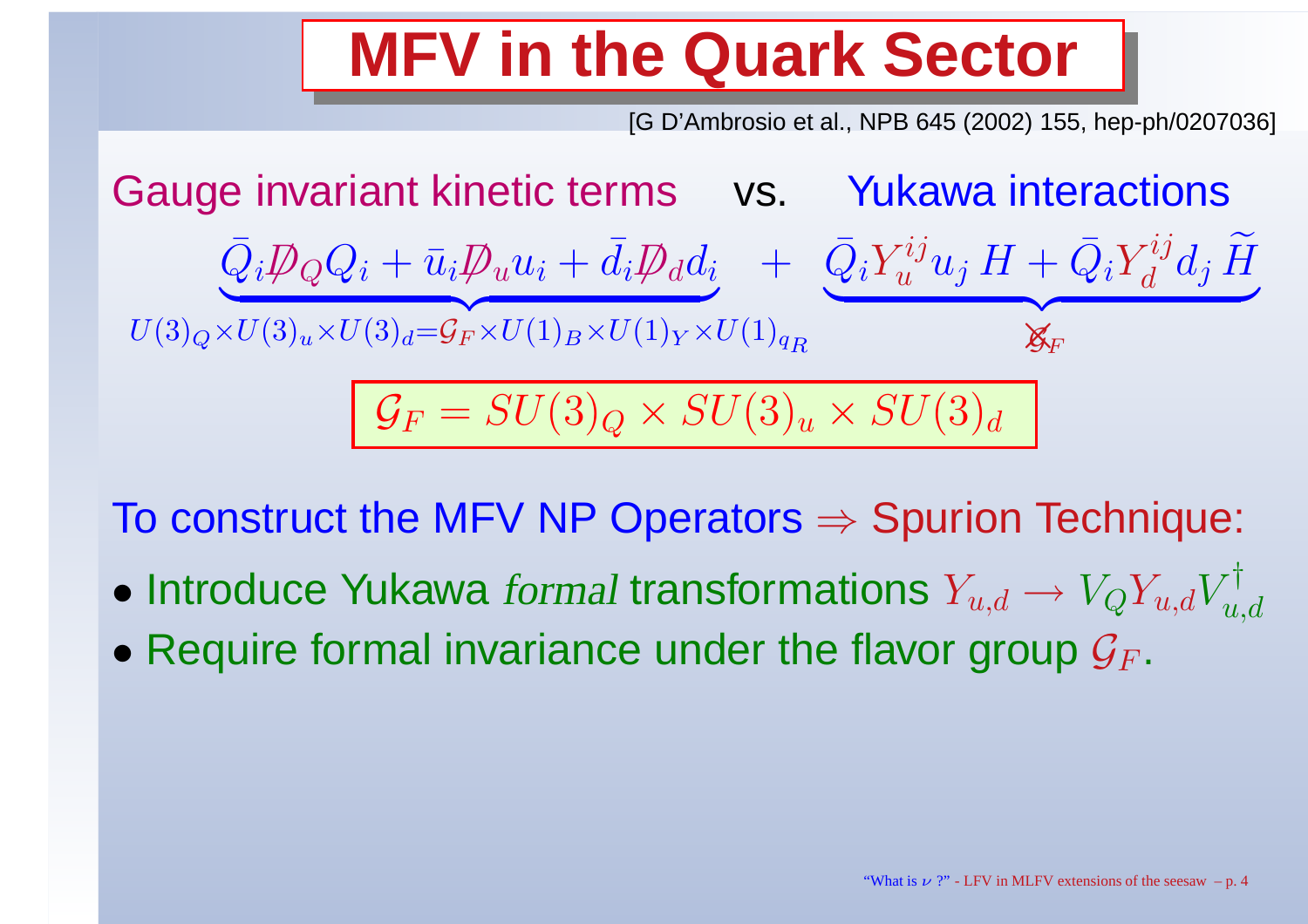### **MFV in the Quark Sector**

[G D'Ambrosio et al., NPB 645 (2002) 155, hep-ph/0207036]

Gauge invariant kinetic terms vs. Yukawa interactions  $\bar Q_i D\!\!\!\!/\, _Q Q_i + \bar u_i D\!\!\!\!/\, _u u_i$  $U(3)_Q\times U(3)_u\times U(3)_d = \mathcal{G}_F\times U(1)_B\times U(1)_Y\times U(1)_{q_R}$  $\bar Q_i \rlap{\,/}D_Q Q_i + \bar u_i \rlap{\,/}D_u u_i + \bar d_i \rlap{\,/}D_d d_i$  $+$   $\bar{Q}_i$  $Y_u^{ij}$  $u^{''J}u_{j}$  $H+\bar{Q}_i$  $Y_d^{ij}d_j$  $\widetilde{H}$  |}<u>za započela programa programa programa programa programa programa programa programa programa programa programa programa programa programa programa programa programa programa programa programa programa programa programa pr</u>  $\mathcal{G}_F$  $\mathcal{G}_F=$  $= SU(3)$  $Q \times SU(3)$  $u \times SU(3)$  $\emph{d}$ 

To construct the MFV NP Operators ⇒ Spurion Technique:

- $\bullet$  Introduce Yukawa formal transformations  $Y_{u,d}\rightarrow V_QY_{u,d}V_q$  $\stackrel{\text{+}}{u},d$
- $\bullet$  Require formal invariance under the flavor group  $\mathcal{G}_F$ .

Dipole Contact  $1$  ,  $\bar{\Omega}$ vyta (D EUV),  $\bar{\Omega}$ vyta ( $\bar{\Omega}$ a), Jytyyta ( $\bar{\Omega}$ a Suppressed by  $Y_d$  $\Lambda^2$  $NP$  $\times \;\; \bar{Q}\,Y_u$  $Y_{\cdot}$  $\iota_u^{\dagger} Q\!\cdot\!(\!D_{\mu}%$  $F^{\mu\nu});\,\,\bar Q\,Y_u$  $Y_\cdot$  $i_u^{\dagger} Q\!\cdot\!(\bar{Q}Q);$  $\bar{d}$  $Y\,$  $_d^\dagger Y_u$  $Y_{\cdot}$  $i_u^\dagger Q\!\cdot\!(\bar{Q}Q)$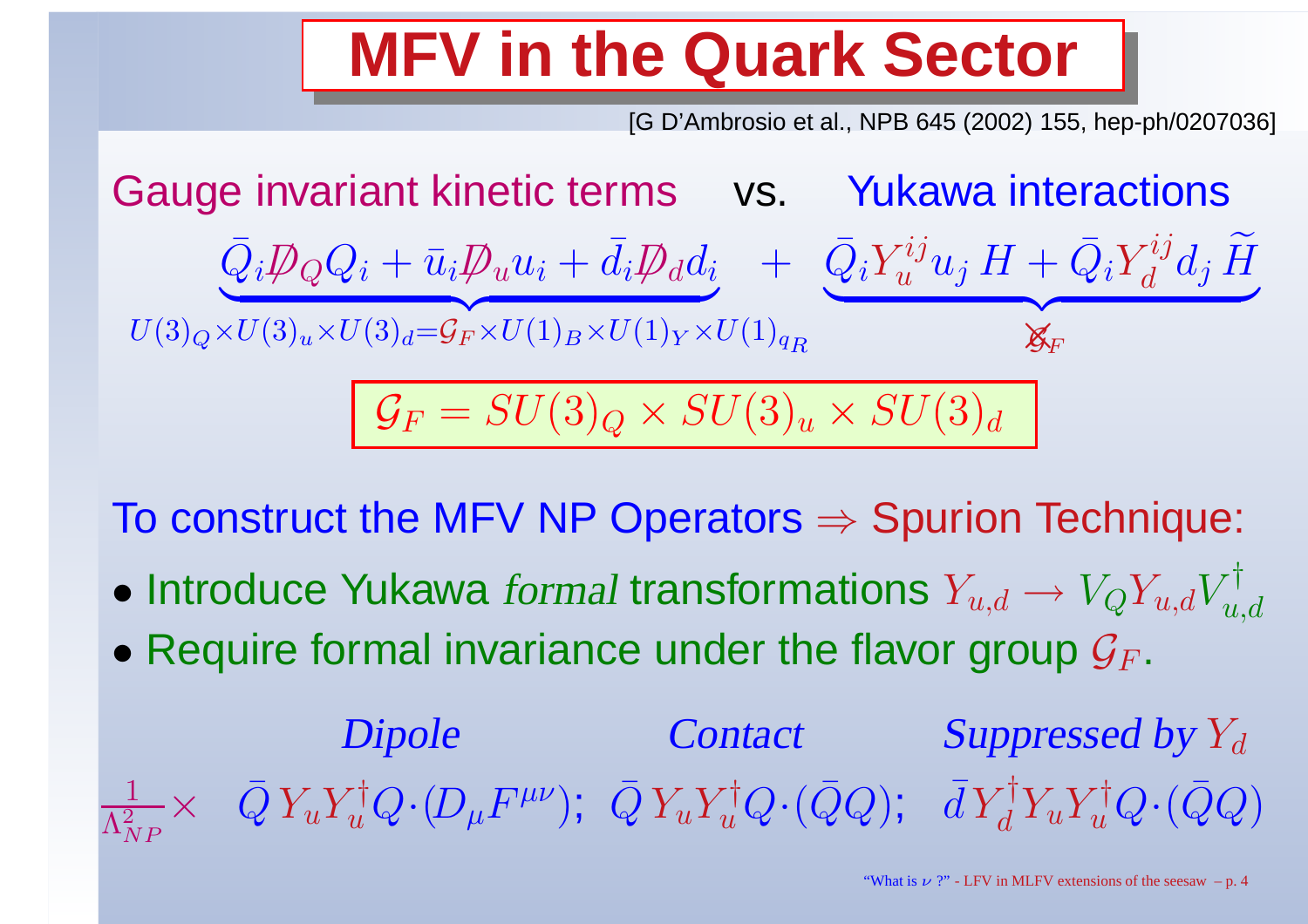### **MFV in the Lepton Sector**

[V. Cirigliano et al. NPB 728 (2005) 121; V. Cirigliano and B. Grinstein, NPB752, 18 (2006) ] [R. Alonso et al., JHEP 1106, 037 (2011), [arXiv:1103.5461].]

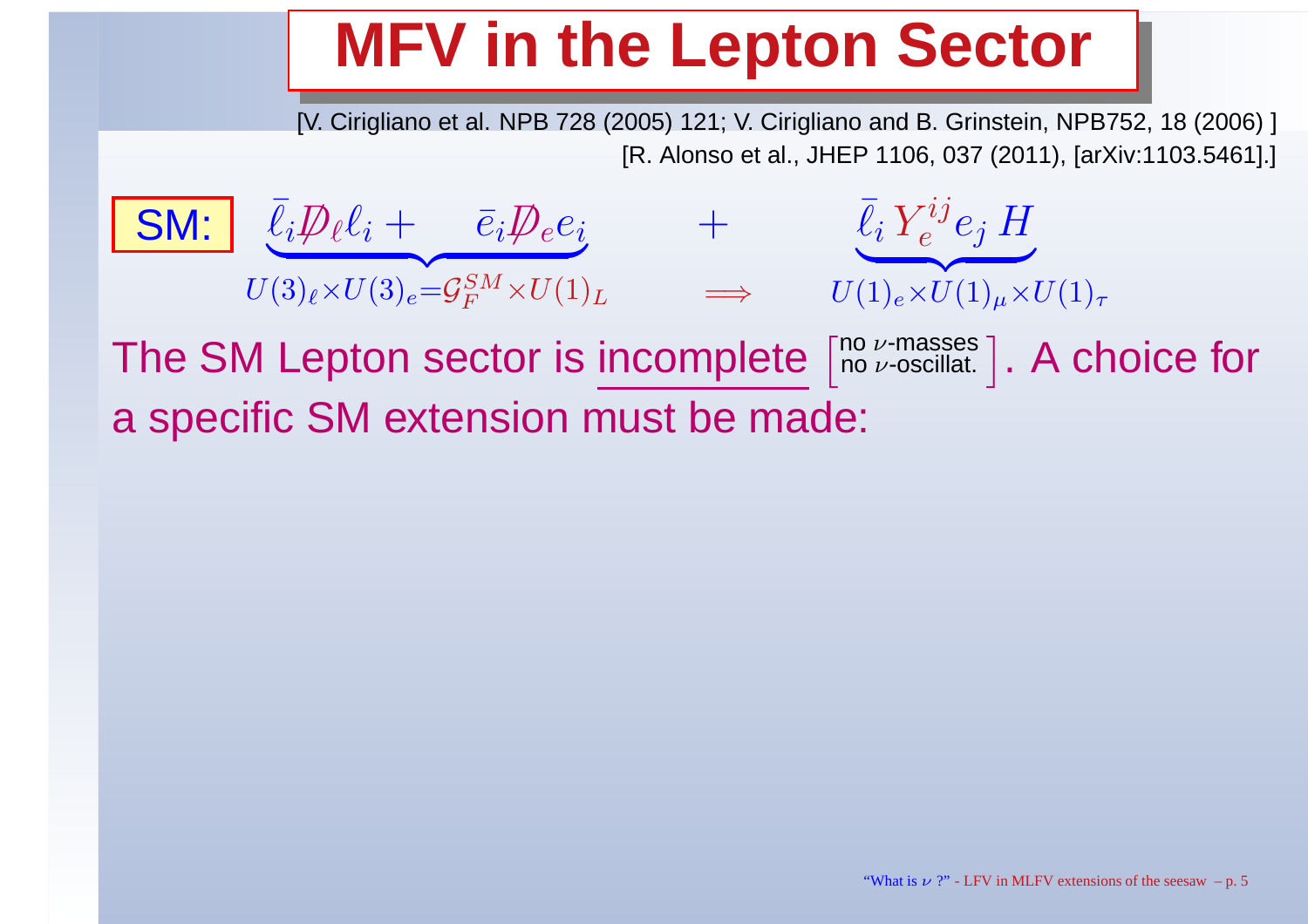### **MFV in the Lepton Sector**

[V. Cirigliano et al. NPB 728 (2005) 121; V. Cirigliano and B. Grinstein, NPB752, 18 (2006) ] [R. Alonso et al., JHEP 1106, 037 (2011), [arXiv:1103.5461].]

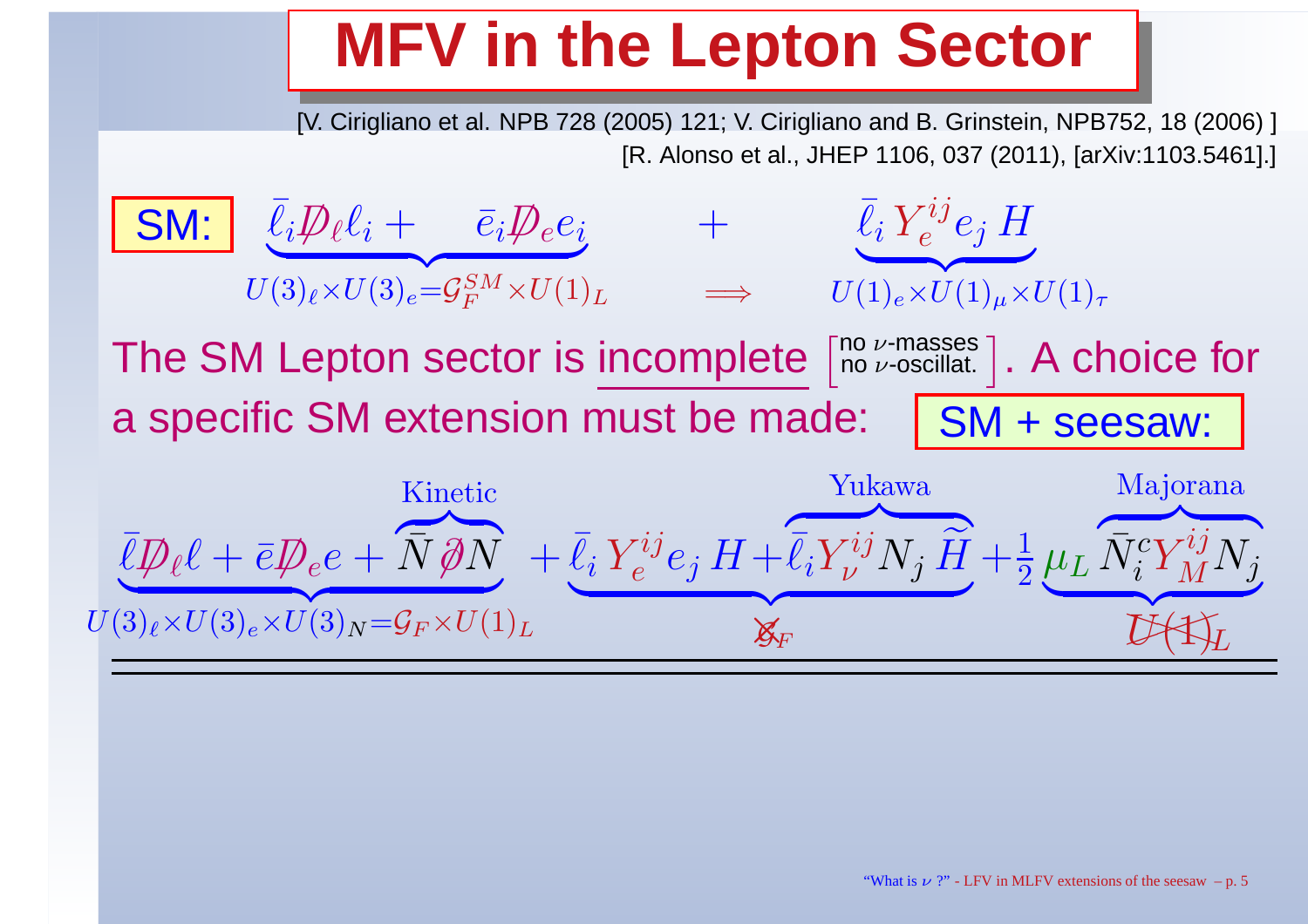### **MFV in the Lepton Sector**

[V. Cirigliano et al. NPB 728 (2005) 121; V. Cirigliano and B. Grinstein, NPB752, 18 (2006) ] [R. Alonso et al., JHEP 1106, 037 (2011), [arXiv:1103.5461].]

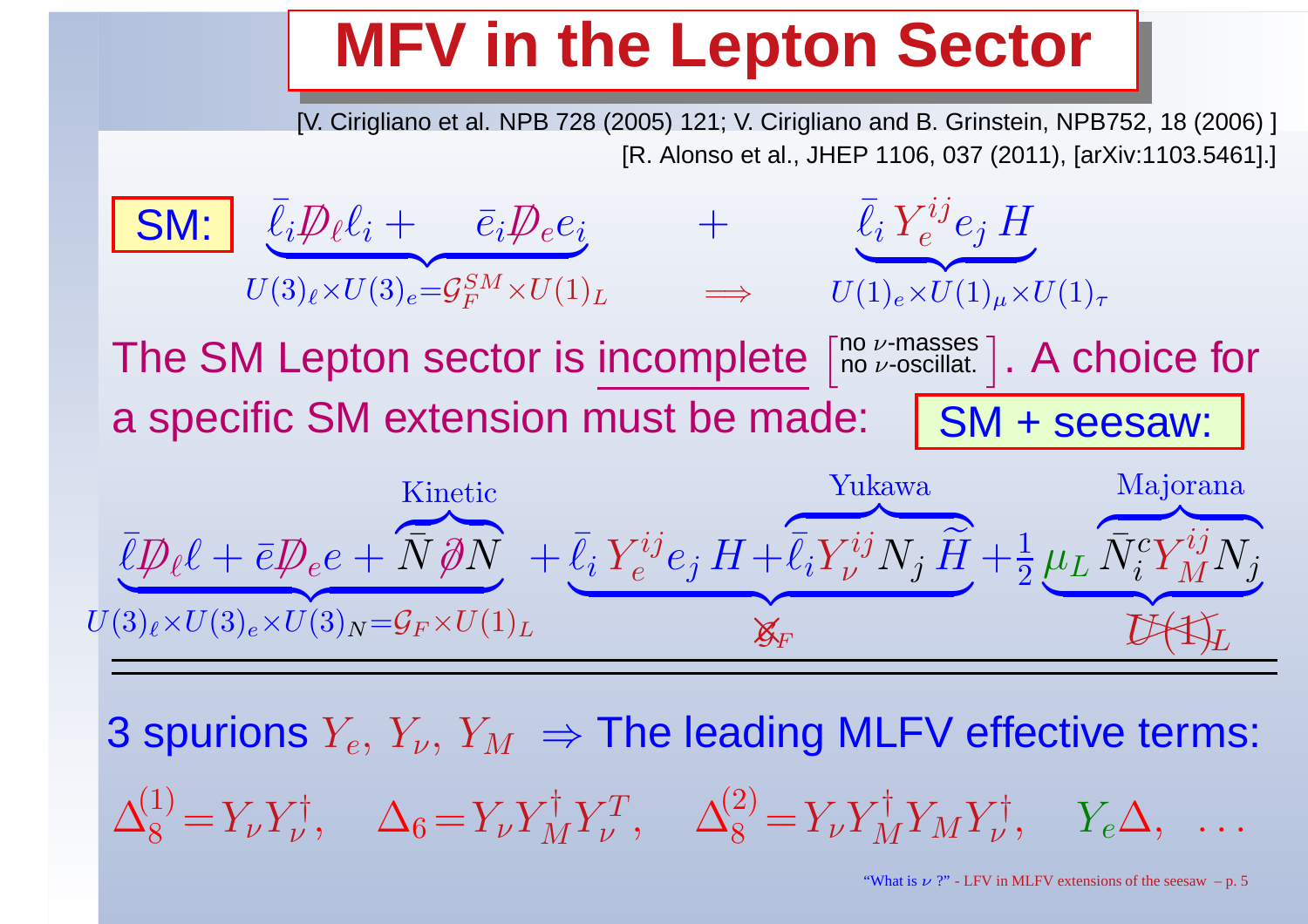**Predicity:** 
$$
Y_{\nu}
$$
,  $Y_M$  (18)  $\Leftrightarrow m_{\nu}$ ,  $U_{\text{PMNS}}$  (9)

Two ansatzs can match No. LFV paramts to No. observables:

1)  $Y_M \propto I_{3\times 3}$  Reduced symmetry:  $SU(3)_N\rightarrow SO(3)_N\times CP$ <br>SU(3) $_N\rightarrow SO(3)_N\times CP$ 

[V. Cirigliano, B. Grinstein, G. Isidori, M.B. Wise, NPB 728 (2005) 121]

 $\Delta_6 = \Delta_8^{(1)} = \Delta_8^{(2)} = Y_\nu Y_\nu^T = \frac{\mu_L}{v^2} U \mathbf{m}_\nu U^T \begin{bmatrix} \mathbf{m}_\nu = \text{diag}(m_1, m_2, m_3) \\ U = U_{\text{PMNS}} \end{bmatrix}$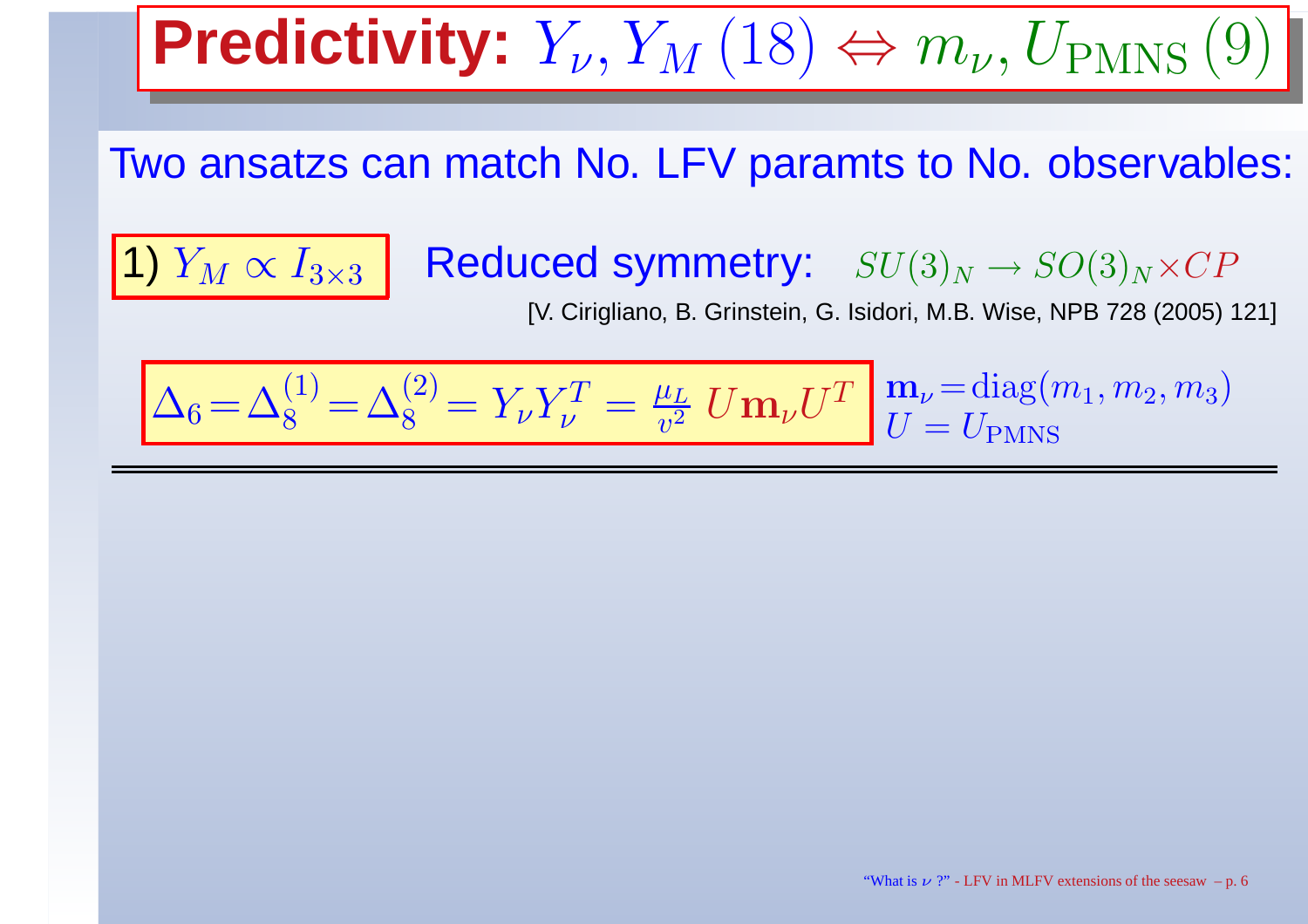**Predicity:** 
$$
Y_{\nu}
$$
,  $Y_M$  (18)  $\Leftrightarrow m_{\nu}$ ,  $U_{\text{PMNS}}$  (9)

Two ansatzs can match No. LFV paramts to No. observables:

 $\overline{M} \propto I_{3\times3}$  Reduced symmetry:  $SU(3)_N \rightarrow SO(3)_N\times CP$ <br>SU Citaliano B Grinstein G Isidori M.B. Wise NPB 728 (2005) 1

[V. Cirigliano, B. Grinstein, G. Isidori, M.B. Wise, NPB 728 (2005) 121]

 $\Delta_6 = \Delta_8^{(1)} = \Delta_8^{(2)} = Y_\nu Y_\nu^T = \frac{\mu_L}{v^2} U \mathbf{m}_\nu U^T \begin{bmatrix} \mathbf{m}_\nu = \text{diag}(m_1, m_2, m_3) \\ U = U_{\text{PMNS}} \end{bmatrix}$ 

 $2) Y_{\nu} \propto \mathcal{U}_{Y}$  (Unitary) Symmetry:  $SU(3)_{N} \times SU(3)_{\ell} \rightarrow SU(3)_{N+\ell}$ [R. Alonso, G. Isidori, L. Merlo, L. A. Munoz, EN, JHEP 1106, 037 (2011)]

$$
\Delta_6 = \frac{v^2}{\mu_L} U \frac{1}{m_\nu} U^T; \quad \Delta_8^{(2)} = \Delta_6 \cdot \Delta_6^\dagger = \frac{v^4}{\mu_L^2} U \frac{1}{m_\nu^2} U^\dagger \Delta_8^{(1)} = I_{3 \times 3}
$$

−This second scenario (2) allows for CP.

1)  $Y_{M}$ 

−Non-Abelian symmetries ( $\Rightarrow$ TBM) imply  $Y_{\nu}^0 \propto U_Y$  at LO.

[E. Bertuzzo, P. Di Bari, F. Feruglio, EN, JHEP 0911:036, (2009)] s  $\bar{\nu}$  ?" - LFV in MLFV extensions of the seesaw – p. 6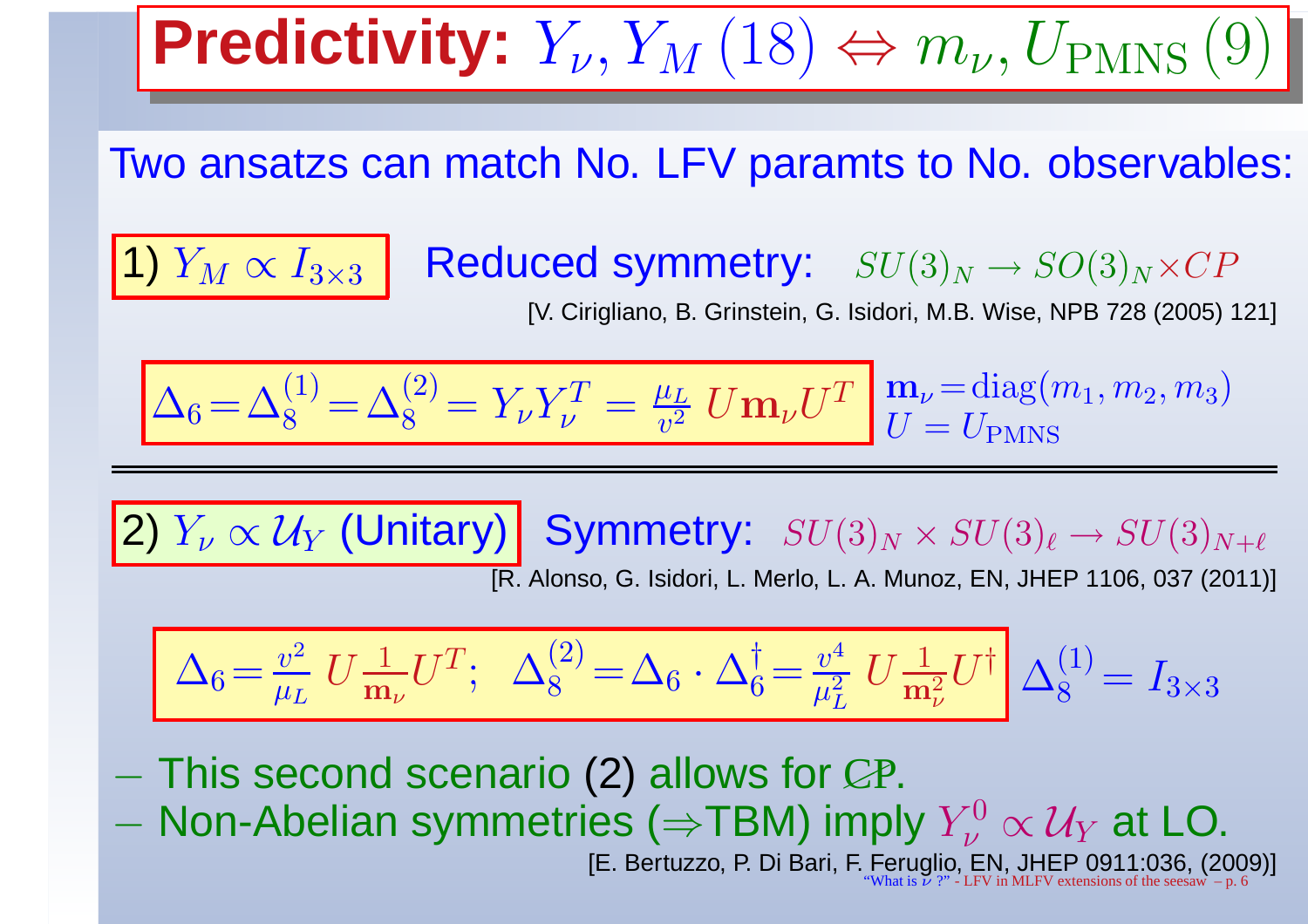**MLFV Operators:**ℓ→ℓ′ $\gamma;\,\,\mu\!+\!A\!\to\!e\!+\!A;\,\,\ell$  $\rightarrow$  3l'

$$
\ell \rightarrow \ell' \gamma \ (\mu-e; \ \ell \rightarrow 3 \ell') \text{ (On-shell photonic operators only)}
$$

 $O_{RL}^{\left( 1\right) }$  $O_{RL}^{(2)}=gH^\dagger \bar e_R \sigma^{\mu\nu}\tau^a$  )  $=g'H^\dagger \bar e_R \sigma^{\mu\nu} \lambda_e \Delta \; \ell_L$  $_L\cdot B_{\mu\nu}$  $= gH^{\dagger} \bar{e}_R \sigma^{\mu\nu} \tau^a$  $^{a}\lambda_{e}\Delta~\ell_{L}$  $_L\cdot W^a_{\mu\nu}$  $\mu\nu$ 

$$
B(\mu \to eee) \simeq \frac{1}{160} B(\mu \to e\gamma)
$$

$$
\frac{\Gamma(\mu Ti \to eTi)}{\Gamma(\mu Ti \to \text{capt})} \simeq \frac{1}{240} B(\mu \to e\gamma)
$$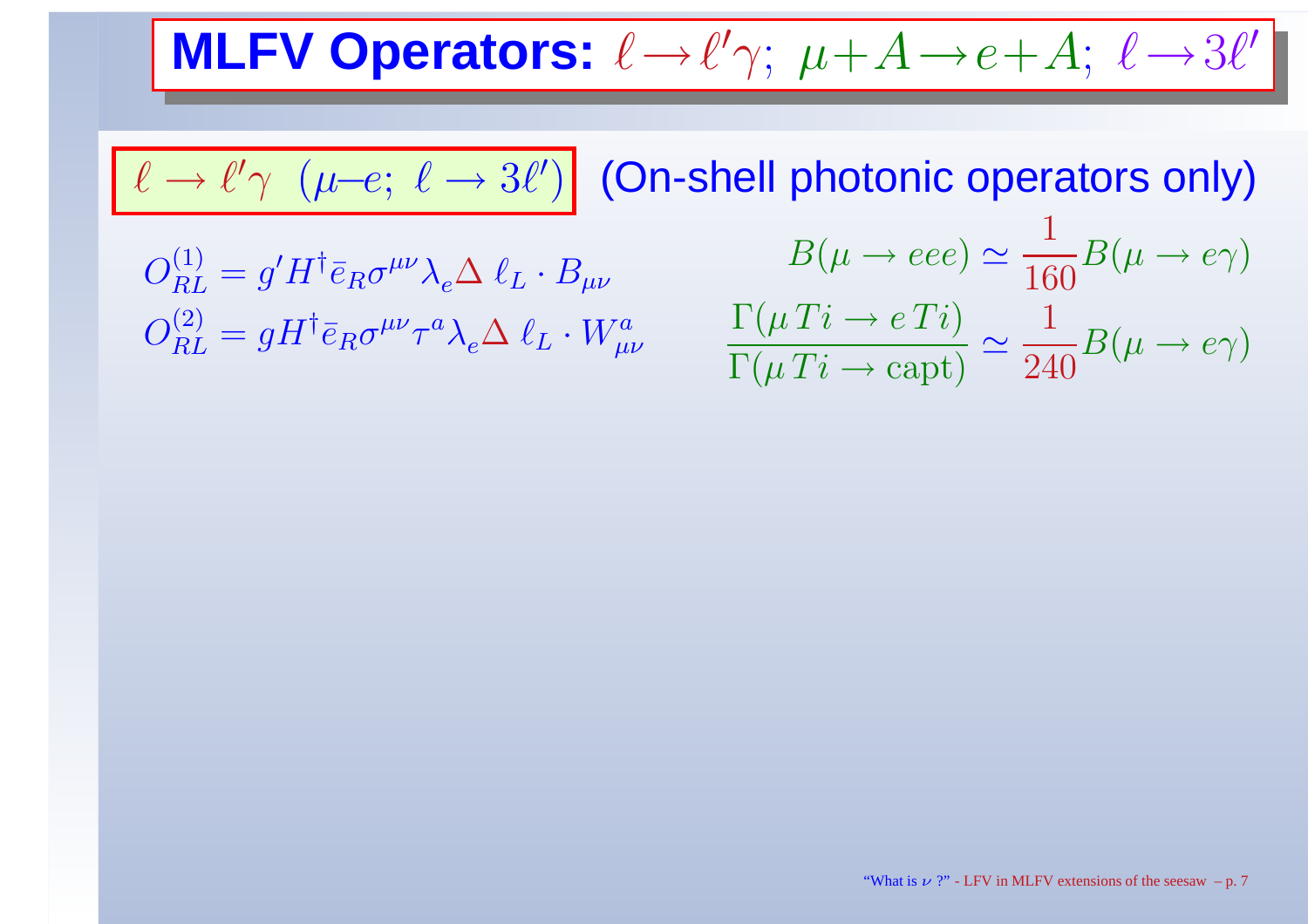**MLFV Operators:**ℓ→ℓ′ $\gamma;\,\,\mu\!+\!A\!\to\!e\!+\!A;\,\,\ell$  $\rightarrow$  3l'

$$
\ell \to \ell' \gamma \ (\mu - e; \ \ell \to 3 \ell') \text{ (On-shell photonic operators only)}
$$

$$
O_{RL}^{(1)} = g'H^{\dagger} \bar{e}_R \sigma^{\mu\nu} \lambda_e \Delta \ell_L \cdot B_{\mu\nu}
$$

$$
O_{RL}^{(2)} = gH^{\dagger} \bar{e}_R \sigma^{\mu\nu} \tau^a \lambda_e \Delta \ell_L \cdot W_{\mu\nu}^a
$$

$$
B(\mu \to eee) \simeq \frac{1}{160} B(\mu \to e\gamma)
$$

$$
\frac{\Gamma(\mu Ti \to e Ti)}{\Gamma(\mu Ti \to \text{capt})} \simeq \frac{1}{240} B(\mu \to e\gamma)
$$

 $\frac{\mu+A\to e+A}{\mu}$  (off-shell photonic; 4-fermions contact, LO)  $O^{(1)}_{LL} = \bar{\ell}_L \gamma^\mu A$  $O_{LL}^{(2)} = \bar \ell_L \gamma^\mu \tau^a \Delta \; \ell_L \cdot \big( H^\dagger \tau^a$ = $\bar{\ell}_L \gamma^\mu \Delta~\ell_L \cdot \left( H^\dagger i D_\mu H \right)$  $O_{LL}^{(3)} = \bar \ell_L \gamma^\mu \Delta \ \ell_L \cdot \big(\bar Q_L \gamma_\mu Q_L$ = $\bar{\ell}_L\gamma^\mu\tau^a$  $^{a}\Delta~\ell_{L}\cdot\left( H^{\dagger}\tau^{a}iD_{\mu}H\right)$ = $\bar{\ell}_L \gamma^\mu \Delta~\ell_L \cdot \left( \bar{Q}_L \gamma_\mu Q_L \right)$  $O_{LL}^{(4d)}=% \begin{bmatrix} \omega_{0}-i\frac{\gamma_{\rm{QE}}}{2} & g_{\rm{d}} & g_{\rm{d}} & g_{\rm{d}} & g_{\rm{d}} & g_{\rm{d}} & g_{\rm{d}} & g_{\rm{d}} & g_{\rm{d}} & g_{\rm{d}} & g_{\rm{d}} & g_{\rm{d}} & g_{\rm{d}} & g_{\rm{d}} & g_{\rm{d}} & g_{\rm{d}} & g_{\rm{d}} & g_{\rm{d}} & g_{\rm{d}} & g_{\rm{d}} & g_{\rm{d}} & g_{\rm{d}} & g_{\rm{d}} & g_{\rm{d}} &$  $O^{(4u)}_{LL}=\bar \ell_L \gamma^\mu \Delta~\ell_L \cdot (\bar u_R \gamma_\mu u)$  $\bar{\ell}_L\gamma^\mu \Delta~\ell_L\cdot \left(\bar{d}_R\gamma_\mu d_R\right)$  $O_{LL}^{(5)} = \bar{\ell}_L \gamma^\mu \tau^a \Delta \; \ell_L \cdot (\bar{Q}_L \gamma)$  $\bar{\ell}_L \gamma^\mu \Delta \; \ell_L$  $_L\cdot (\bar{u}$  $_R\gamma_\mu u_R)$ = $\bar{\ell}_L \gamma^\mu \tau^a$  ${^a\Delta}$   $\ell_L \cdot \left( \bar{Q}_L \gamma_\mu \tau^a \right)$  ${}^aQ_L\big)$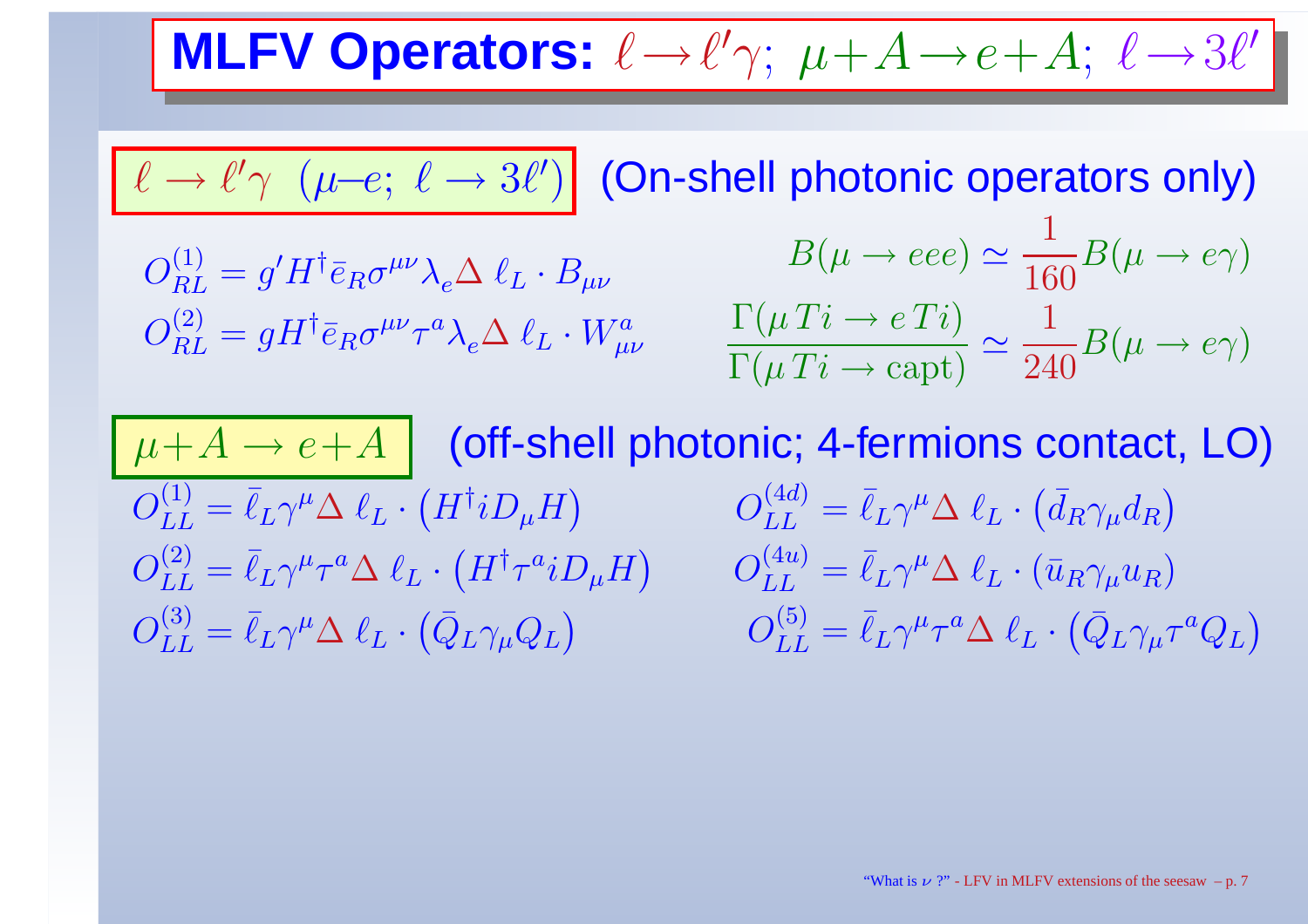**MLFV Operators:**ℓ→ℓ′ $\gamma;\,\,\mu\!+\!A\!\to\!e\!+\!A;\,\,\ell$  $\rightarrow$  3l'

$$
\ell \to \ell' \gamma \ (\mu - e; \ \ell \to 3 \ell') \text{ (On-shell photonic operators only)}
$$

$$
O_{RL}^{(1)} = g'H^{\dagger} \bar{e}_R \sigma^{\mu\nu} \lambda_e \Delta \ell_L \cdot B_{\mu\nu}
$$

$$
O_{RL}^{(2)} = gH^{\dagger} \bar{e}_R \sigma^{\mu\nu} \tau^a \lambda_e \Delta \ell_L \cdot W_{\mu\nu}^a
$$

$$
B(\mu \to eee) \simeq \frac{1}{160} B(\mu \to e\gamma)
$$

$$
\frac{\Gamma(\mu Ti \to e Ti)}{\Gamma(\mu Ti \to \text{capt})} \simeq \frac{1}{240} B(\mu \to e\gamma)
$$

 $\frac{\mu+A\to e+A}{\mu}$  (off-shell photonic; 4-fermions contact, LO)  $O^{(1)}_{LL} = \bar{\ell}_L \gamma^\mu A$  $O_{LL}^{(2)} = \bar \ell_L \gamma^\mu \tau^a \Delta \; \ell_L \cdot \big( H^\dagger \tau^a$ = $\bar{\ell}_L \gamma^\mu \Delta~\ell_L \cdot \left( H^\dagger i D_\mu H \right)$  $O_{LL}^{(3)} = \bar \ell_L \gamma^\mu \Delta \ \ell_L \cdot \big(\bar Q_L \gamma_\mu Q_L$ = $\bar{\ell}_L\gamma^\mu\tau^a$  $^{a}\Delta~\ell_{L}\cdot\left( H^{\dagger}\tau^{a}iD_{\mu}H\right)$ = $\bar{\ell}_L \gamma^\mu \Delta~\ell_L \cdot \left( \bar{Q}_L \gamma_\mu Q_L \right)$  $O_{LL}^{(4d)}=% \begin{bmatrix} \omega_{0}-i\frac{\gamma_{\rm{QE}}}{2} & g_{\rm{d}} & g_{\rm{d}} & g_{\rm{d}} & g_{\rm{d}} & g_{\rm{d}} & g_{\rm{d}} & g_{\rm{d}} & g_{\rm{d}} & g_{\rm{d}} & g_{\rm{d}} & g_{\rm{d}} & g_{\rm{d}} & g_{\rm{d}} & g_{\rm{d}} & g_{\rm{d}} & g_{\rm{d}} & g_{\rm{d}} & g_{\rm{d}} & g_{\rm{d}} & g_{\rm{d}} & g_{\rm{d}} & g_{\rm{d}} & g_{\rm{d}} &$  $O^{(4u)}_{LL}=\bar \ell_L \gamma^\mu \Delta~\ell_L \cdot (\bar u_R \gamma_\mu u)$  $\bar{\ell}_L\gamma^\mu \Delta~\ell_L\cdot \left(\bar{d}_R\gamma_\mu d_R\right)$  $O_{LL}^{(5)} = \bar{\ell}_L \gamma^\mu$  $\bar{\ell}_L \gamma^\mu \Delta \; \ell_L$  $_L\cdot (\bar{u}$  $_R\gamma_\mu u_R)$ = $\bar{\ell}_L \gamma^\mu \tau^a$  ${^a\Delta}$   $\ell_L \cdot \left( \bar{Q}_L \gamma_\mu \tau^a \right)$  ${}^aQ_L\big)$ 

 $\ell \rightarrow \ell^\prime \ell^{\prime\prime} \ell^{\prime\prime\prime}$  (4-leptons contact, LO)  $O^{(1)}_{4L}=$  $O^{(2)}_{4L} = \bar \ell_L \gamma^\mu \tau^a \Delta \; \ell_L \cdot (\bar \ell_L \gamma)$  $\bar{\ell}_L \gamma^\mu \Delta~\ell_L \cdot \left( \bar{\ell}_L \gamma_\mu \ell_L \right)$  $\bar{\ell}_L\gamma^\mu\tau^a$  ${}^a\Delta~\ell_L\cdot\bigl(\bar{\ell}_L\gamma_\mu\tau^a$  ${}^a\ell_L\big)$  $O_{\tiny{AT}}^{(3)}$ 4 $L \,$ 

$$
O_{4L}^{(3)} = \bar{\ell}_L \gamma^{\mu} \Delta \ell_L \cdot (\bar{e}_R \gamma_{\mu} e_R)
$$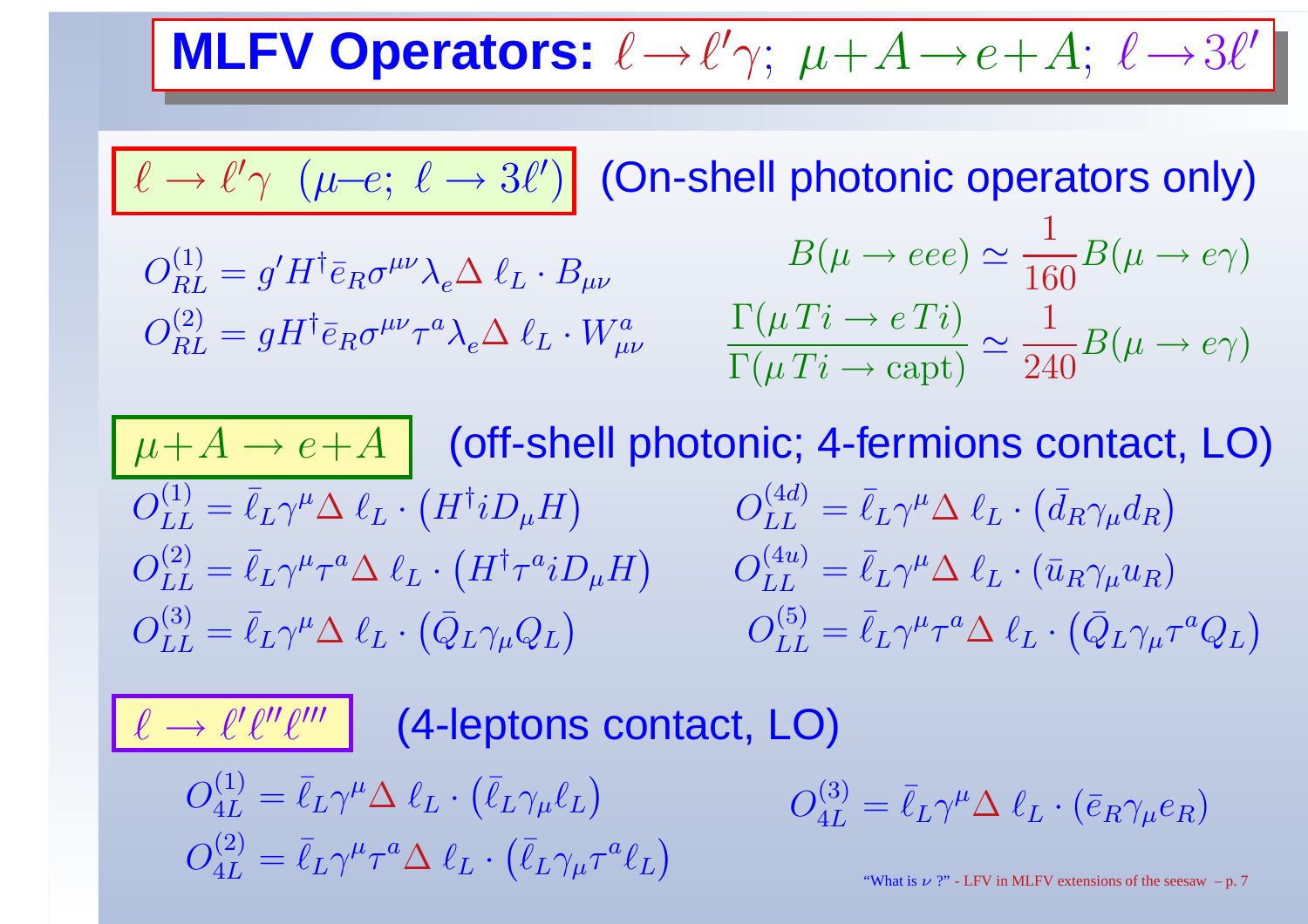### **MLFV Predictions:**ℓ→ℓ′ $\gamma;\,\,\mu\!+\!A\!\to\!e\!+\!A;\,\,\ell$  $\rightarrow$  3 $\ell'$

 $\bf Case~1.~$   $B_{\tau \to \mu \gamma}$  and  $B_{\mu \to e \gamma}$  for  $v \mu$  $_L/\Lambda^2_N$  $N P$  $_{P} = 5 \times 10^{7}$  as a function of  $s_{13}$ .

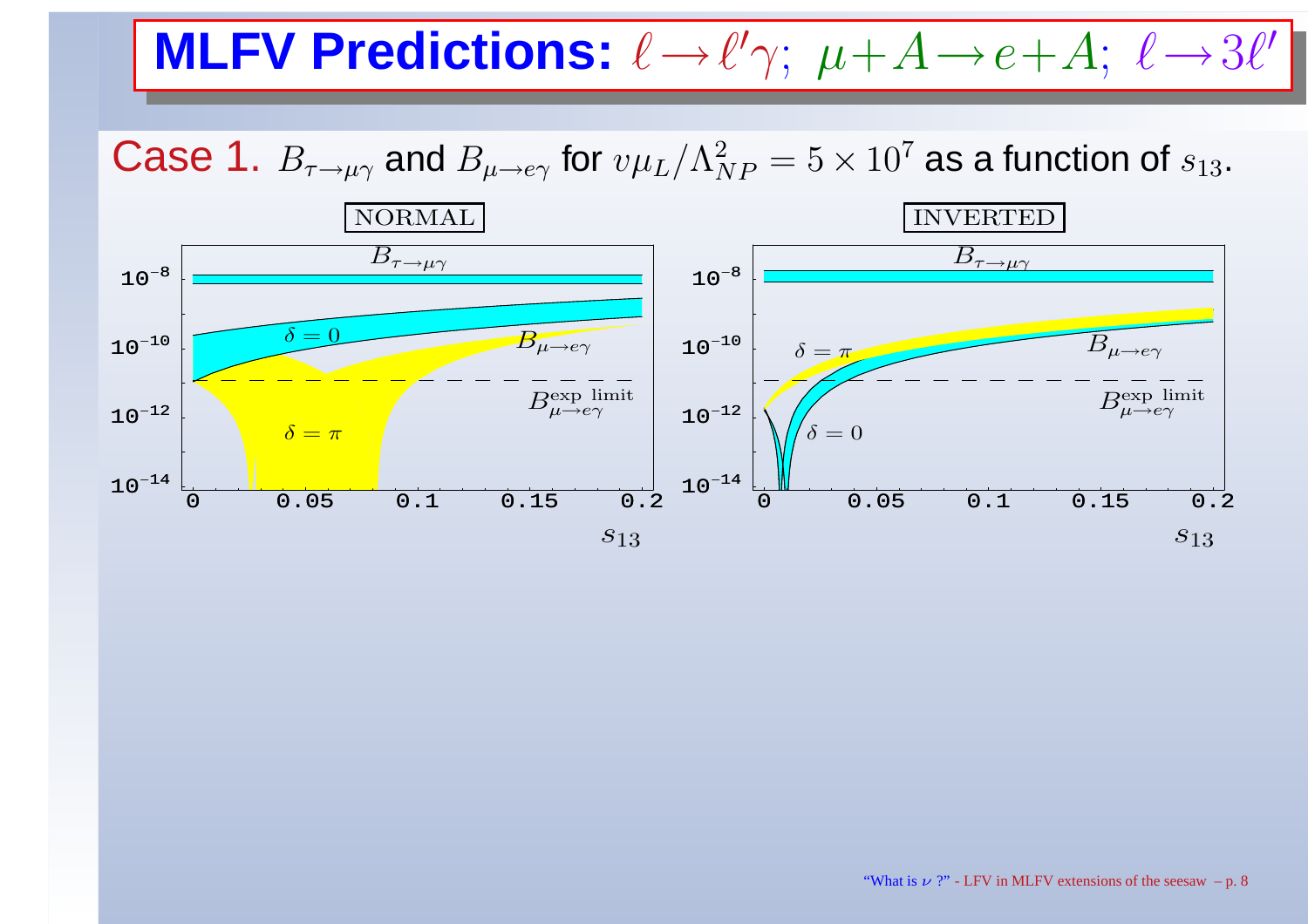### **MLFV Predictions:**ℓ→ℓ′ $\gamma;\,\,\mu\!+\!A\!\to\!e\!+\!A;\,\,\ell$  $\rightarrow$  3 $\ell'$

 $\bf Case~1.~$   $B_{\tau \to \mu \gamma}$  and  $B_{\mu \to e \gamma}$  for  $v \mu$  $_L/\Lambda^2_N$  $N P$  $_{P} = 5 \times 10^{7}$  as a function of  $s_{13}$ .

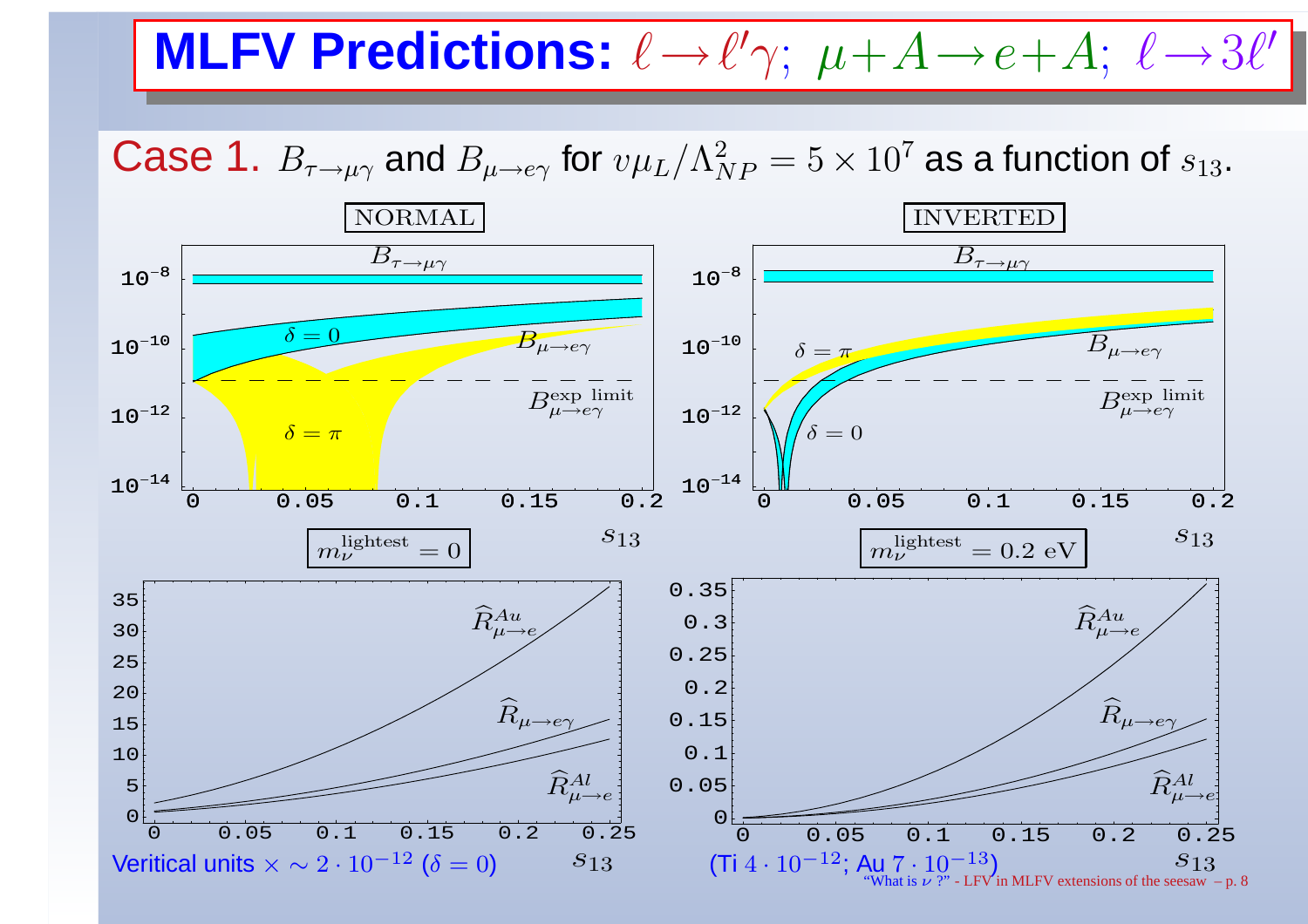### **MLFV Predictions (Case 2):**  $\, B \,$  $\mu$  $\frac{D\mu \rightarrow e\gamma}{B\tau \rightarrow \mu \gamma}$ .<br>,  $\, B \,$  $\mu$  $\frac{D\mu \rightarrow e\gamma}{B\tau \rightarrow e\gamma}$

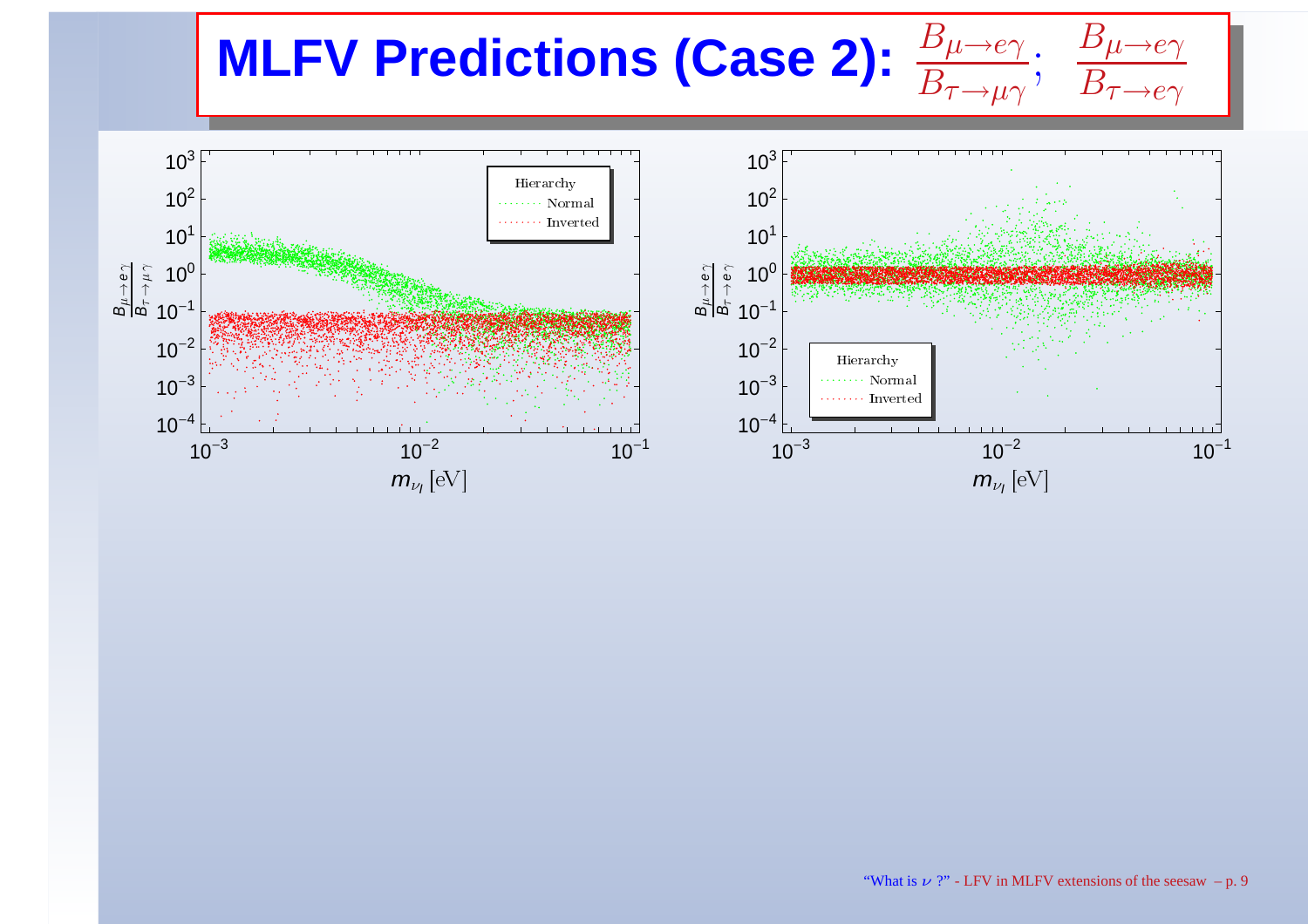### **MLFV Predictions (Case 2):**  $\, B \,$  $\mu$  $\frac{D\mu \rightarrow e\gamma}{B\tau \rightarrow \mu \gamma}$ .<br>,  $\, B \,$  $\mu$  $\frac{D\mu \rightarrow e\gamma}{B\tau \rightarrow e\gamma}$

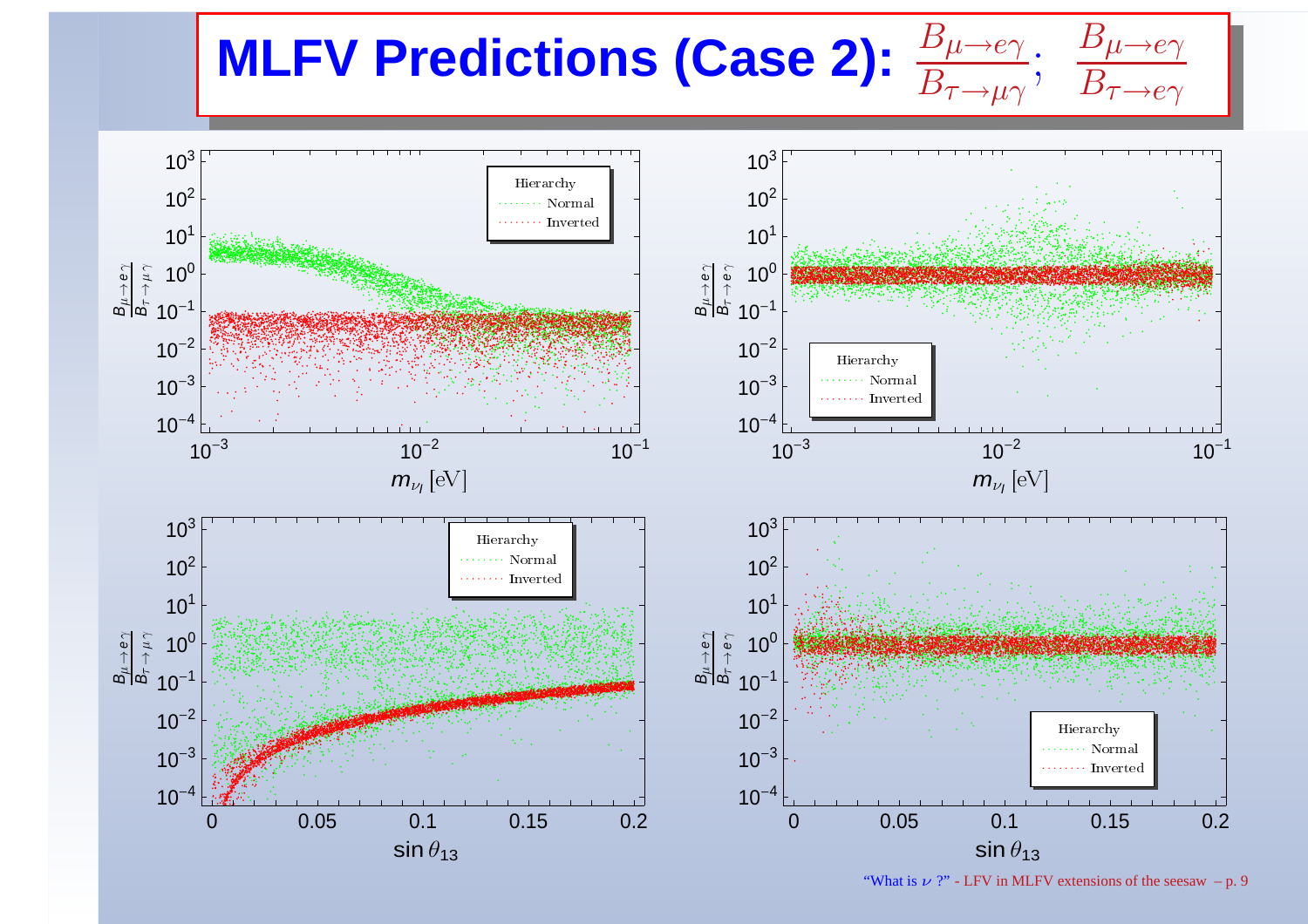### **MLFV Predictions (Case 1):**Γ $\frac{1}{\pi}\mu$  $\longrightarrow$ 3e $\Gamma_{\mu \to e \nu \bar{\nu}}$





 $\boldsymbol{B}$  $\sim$  $\mu{\rightarrow}3e$ Shaded band:  $0 \leq m_{\nu}^{\rm min} \leq 0.2$  eV (Upper edge:  $m_{\nu}^{\rm min}$  $_e$  for normal neutrino mass hierarchy and  $\delta=0,~\pi.$  $\frac{\min}{\nu} = 0$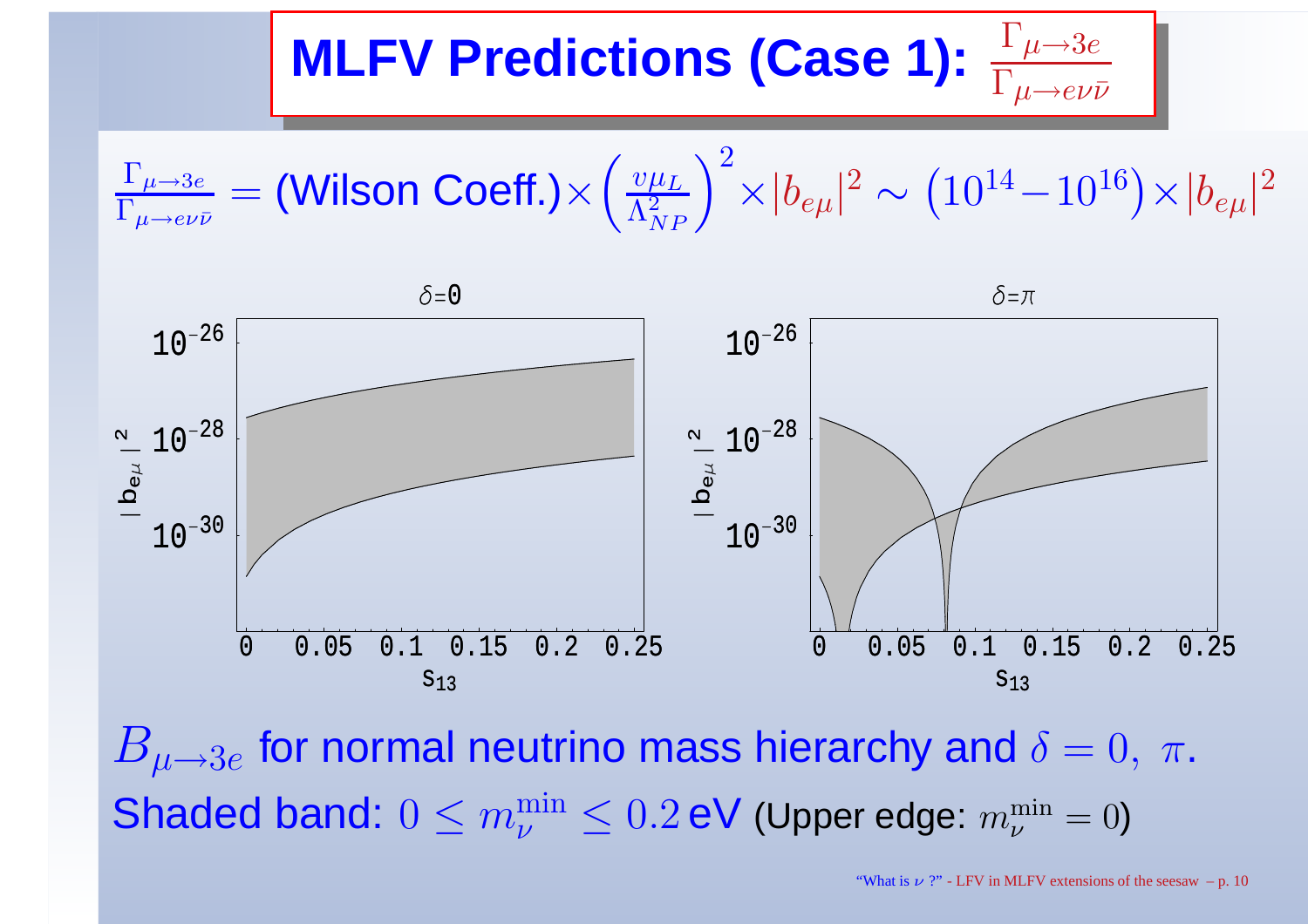- MFV is <sup>a</sup> guess about the behaviour of NP with respect to FV.
- MLFV is <sup>a</sup> double guess: <sup>a</sup> specific extension of the SM to account for  $m_\nu$  $\neq 0$  has to be assumed first.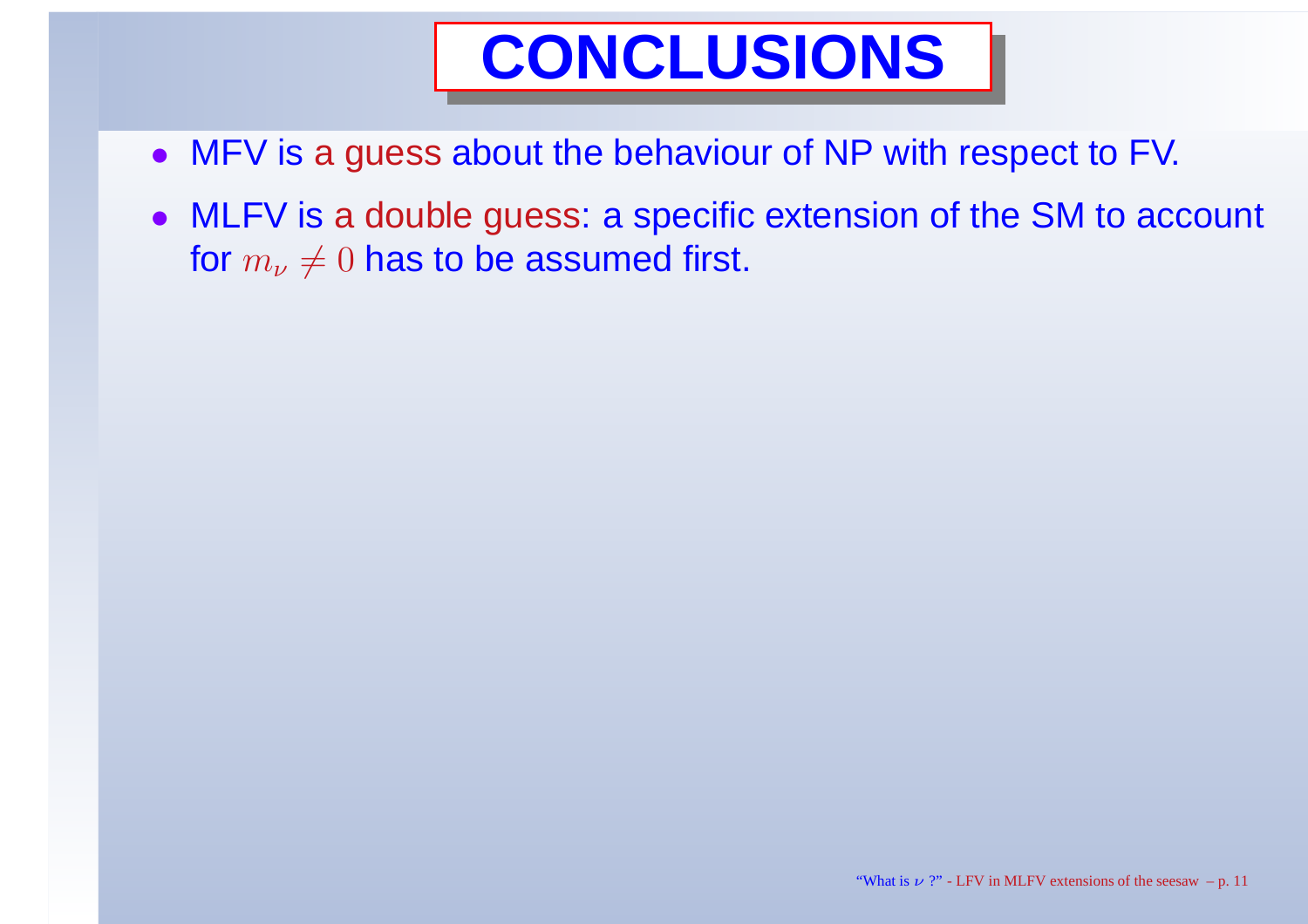- MFV is <sup>a</sup> guess about the behaviour of NP with respect to FV.
- MLFV is <sup>a</sup> double guess: <sup>a</sup> specific extension of the SM to account for  $m_\nu$  $\neq 0$  has to be assumed first.
- MLFV does not necessarily imply suppression of the LFV processes involving the lightest generations.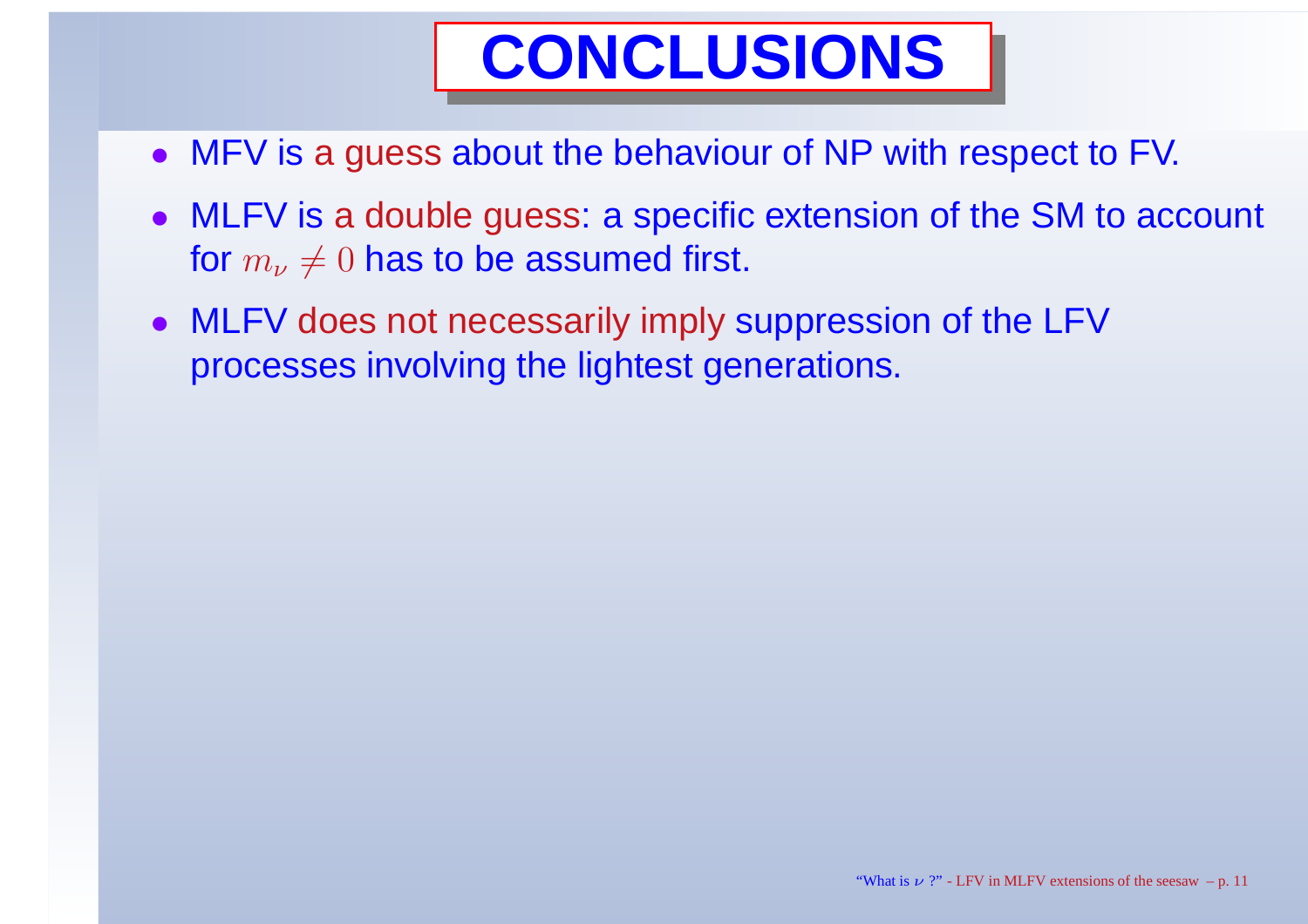- MFV is <sup>a</sup> guess about the behaviour of NP with respect to FV.
- MLFV is <sup>a</sup> double guess: <sup>a</sup> specific extension of the SM to account for  $m_\nu$  $\neq 0$  has to be assumed first.
- MLFV does not necessarily imply suppression of the LFV processes involving the lightest generations.
- This is because a theory that is MFV in the UV in general is not MFV in the IR (CCB) .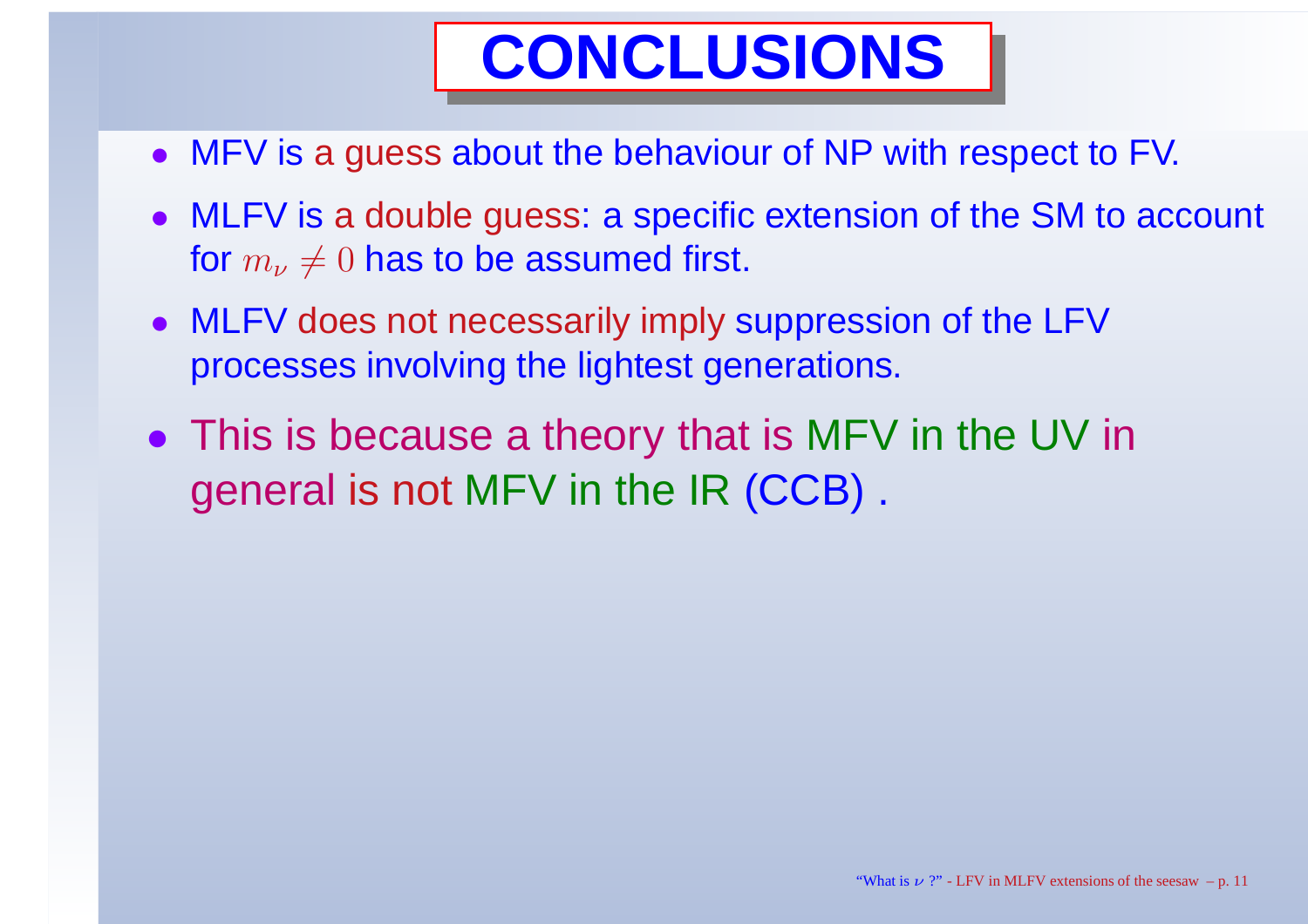- MFV is <sup>a</sup> guess about the behaviour of NP with respect to FV.
- MLFV is <sup>a</sup> double guess: <sup>a</sup> specific extension of the SM to account for  $m_\nu$  $\neq 0$  has to be assumed first.
- MLFV does not necessarily imply suppression of the LFV processes involving the lightest generations.
- This is because a theory that is MFV in the UV in general is not MFV in the IR (CCB) .
- UV-MFV  $\Longrightarrow$  IR-MFV only if after sending spurions  $\rightarrow 0$  the only fields that become massless are the SM fields fields that become massless are the SM fields.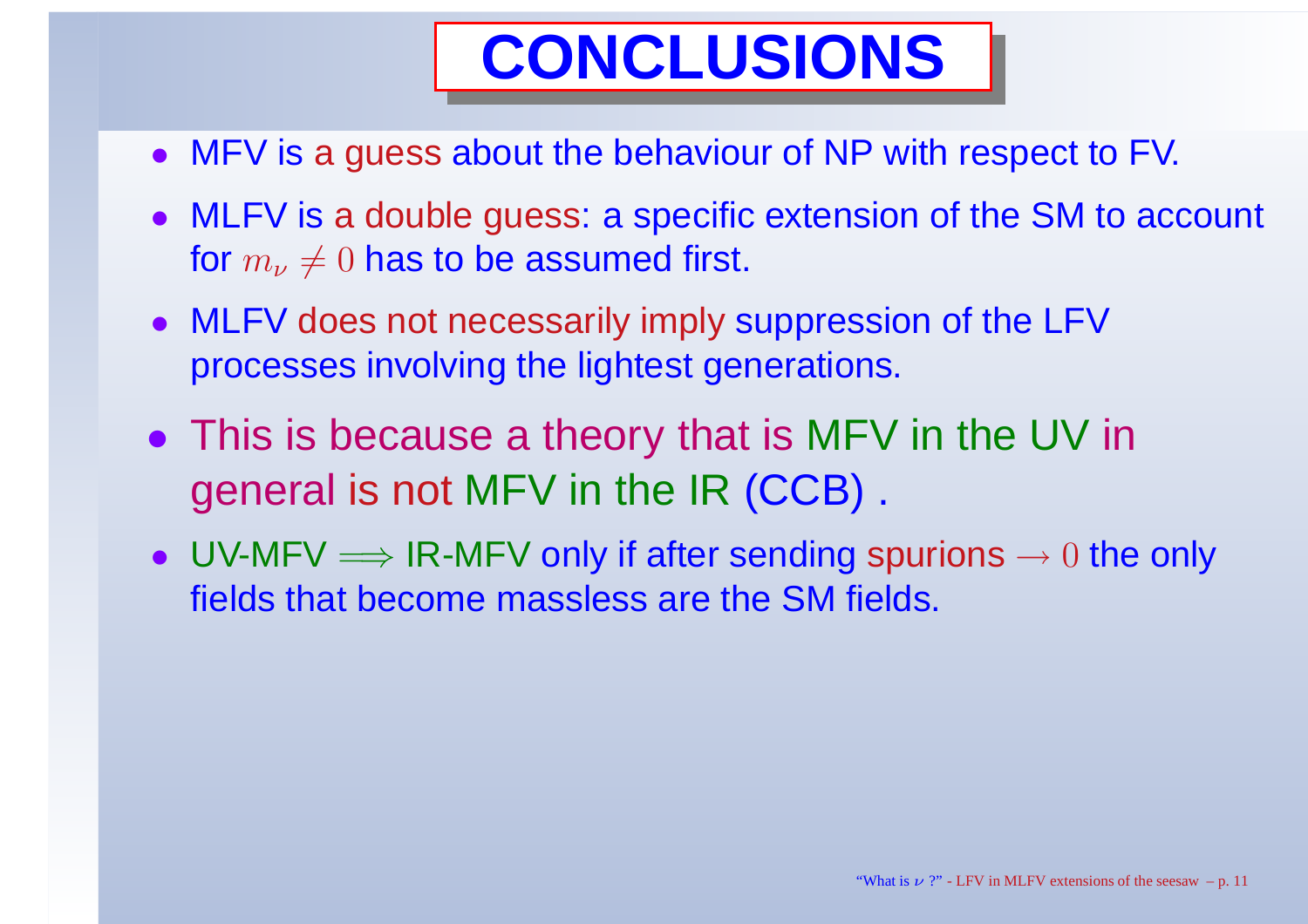- MFV is <sup>a</sup> guess about the behaviour of NP with respect to FV.
- MLFV is <sup>a</sup> double guess: <sup>a</sup> specific extension of the SM to account for  $m_\nu$  $\neq 0$  has to be assumed first.
- MLFV does not necessarily imply suppression of the LFV processes involving the lightest generations.
- This is because a theory that is MFV in the UV in general is not MFV in the IR (CCB) .
- UV-MFV  $\Longrightarrow$  IR-MFV only if after sending spurions  $\rightarrow 0$  the only fields that become massless are the SM fields fields that become massless are the SM fields.
- Even with MFV, experimental constraints on FCNC & LFV imply  $\Lambda_{NP}>(\gg)10$  TeV.  $\;$  (Is the original motivation for MFV matched ?)